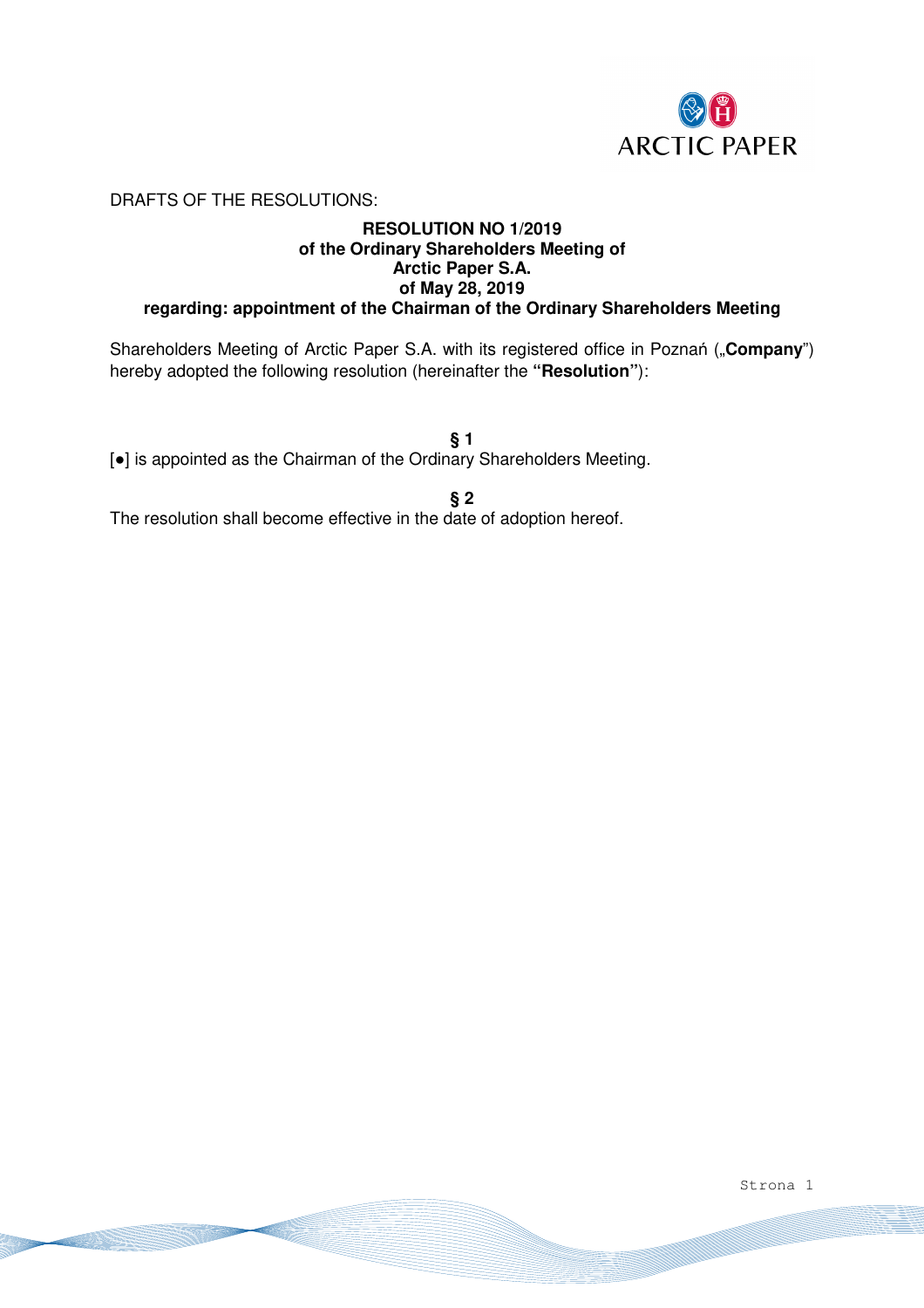

### **RESOLUTION NO 2/2019 of the Ordinary Shareholders Meeting of Arctic Paper S.A. of May 28, 2019 regarding: adoption of the agenda of the Shareholders Meeting**

Shareholders Meeting of Arctic Paper S.A. with its registered office in Poznań ("**Company**") hereby adopted the following agenda of the Shareholders Meeting of the Company, made public in accordance with art. 402<sup>2</sup> of the Commercial Companies Code,:

- 1. Opening the meeting and electing the Chairman of the Ordinary Shareholders Meeting;
- 2. Confirming that the Shareholders Meeting was convened correctly and is able to adopt resolutions;
- 3. Adopting the agenda;
- 4. Adopting a resolution on non-appointment of a Returning Committee of the Shareholders Meeting;
- 5. Considering the Management Board's report on the Company's operations in the financial year 2018;
- 6. Considering the Company's financial statements for the financial year 2018;
- 7. Reviewing the auditor's report on the audit of the financial statements of the Company for the financial year 2018;
- 8. Reviewing the Company's Supervisory Board's report on the evaluation of the Management Board's report on the Company's operations and the evaluation of the Company's financial statements for the financial year 2018 as well as reviewing the Supervisory Board's opinion on the resolutions placed on the Shareholders Meeting's agenda;
- 9. Adopting resolutions on the approval of the Company's Management Board's report on its operations in the financial year 2018;
- 10. Adopting resolutions on the approval of the Company's financial statements for the financial year 2018;
- 11. Considering the report on operations of the Arctic Paper S.A. Capital Group and the financial statements of the Arctic Paper S.A. Capital Group for the financial year 2018;
- 12. Reviewing the auditor's report on the audit of financial statements of the Arctic Paper S.A. Capital Group for the financial year 2018;
- 13. Adopting resolutions on the approval of the financial statements of the Arctic Paper S.A. Capital Group for 2018 and on the approval of the report on operations of the Arctic Paper S.A. Capital Group for the financial year 2018;

Strona 2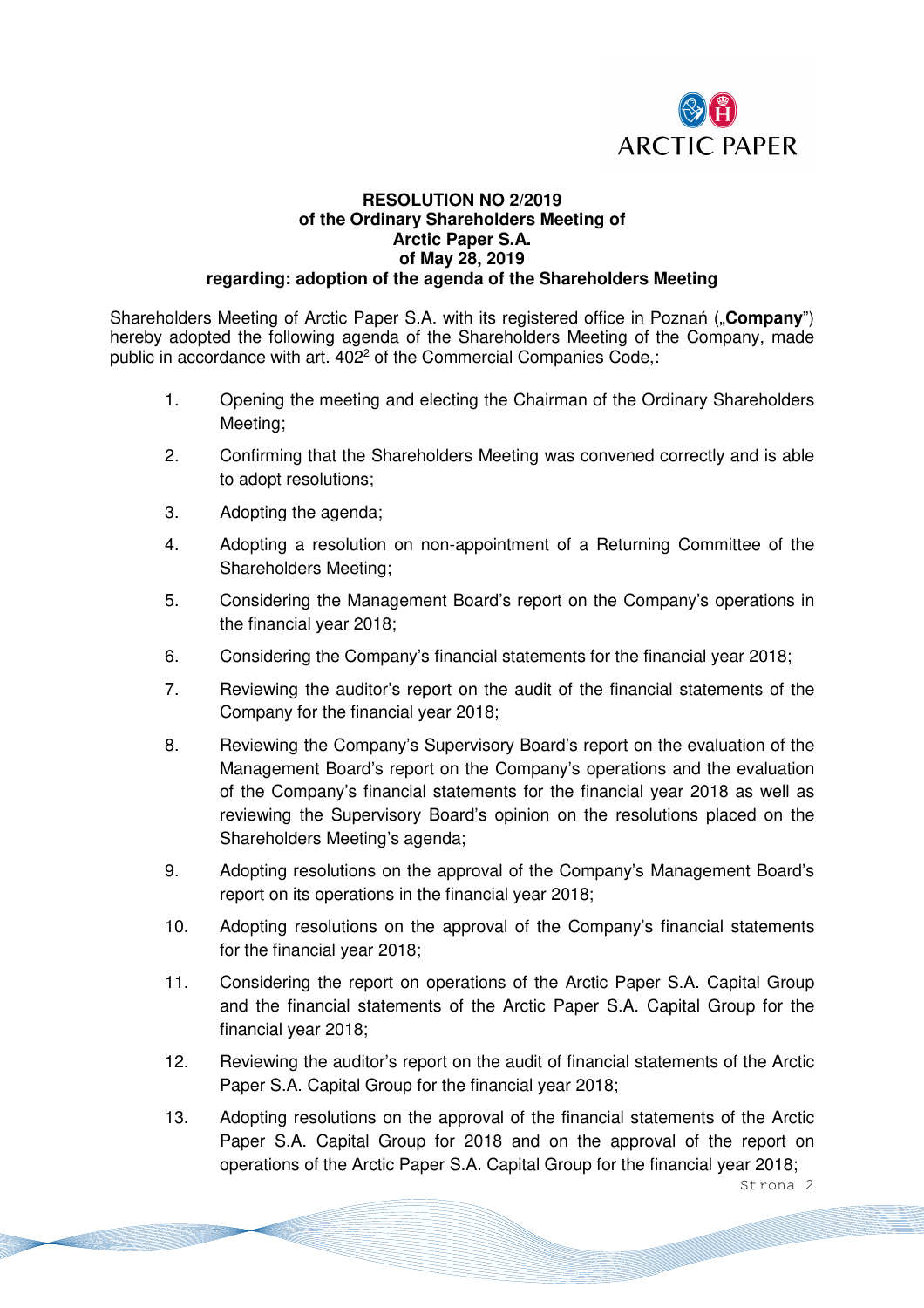

- 14. Adopting a resolution on the distribution of the Company's net profit for the financial year 2018;
- 15. Adopting a resolution on change of the Company's Register Office;
- 16. Adopting a resolution on adoption of the unified text of the Company's Articles of Association;
- 17. Adopting resolutions on the acknowledgment of performance of duties by the Management Board Members in the financial year 2018;
- 18. Adopting resolutions on the acknowledgment of performance of duties by the Supervisory Board Members in the financial year 2018;
- 19. Adopting a resolution on the dismissal of the member of the Supervisory Board of the Company;
- 20. Adopting a resolution on the appointment of the member of the Supervisory Board of the Company;
- 21. Closing the meeting.

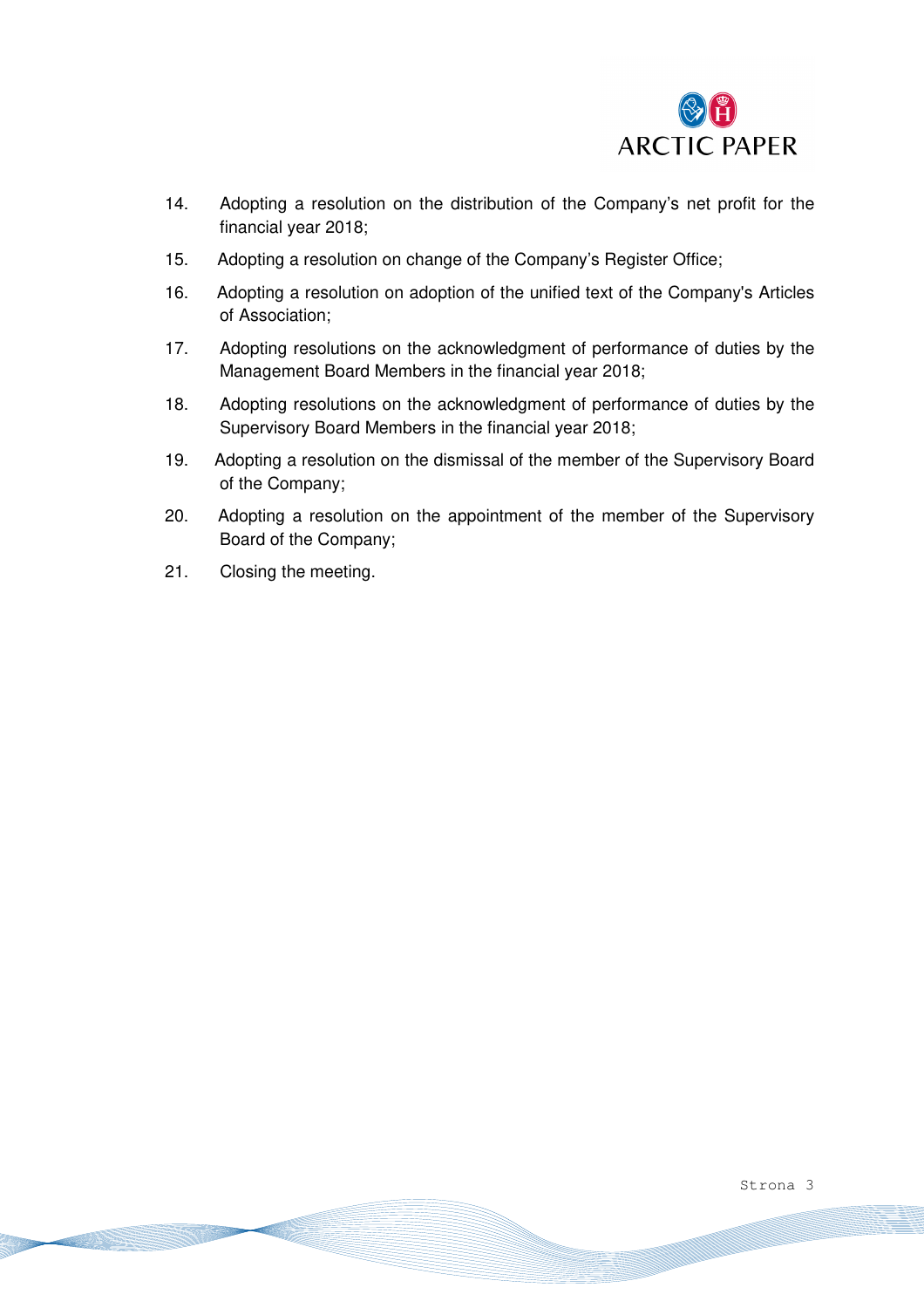

### **RESOLUTION NO 3/2019 of the Ordinary Shareholders Meeting of Arctic Paper S.A. of May 28, 2019 regarding: waiving the appointment of the Returning Committee of the Shareholders Meeting**

## **§ 1**

The Shareholders Meeting of of Arctic Paper S.A. with its registered office in Poznań ("**Company**") hereby adopted the following resolution (hereinafter the **"Resolution"**):

#### **§ 1**

It is resolved to waive the appointment of the Returning Committee while entrusting the Chairman of the Meeting with the Committee's duties in respect of the vote count.

## **§ 2**

The Resolution shall become effective upon adoption hereof.

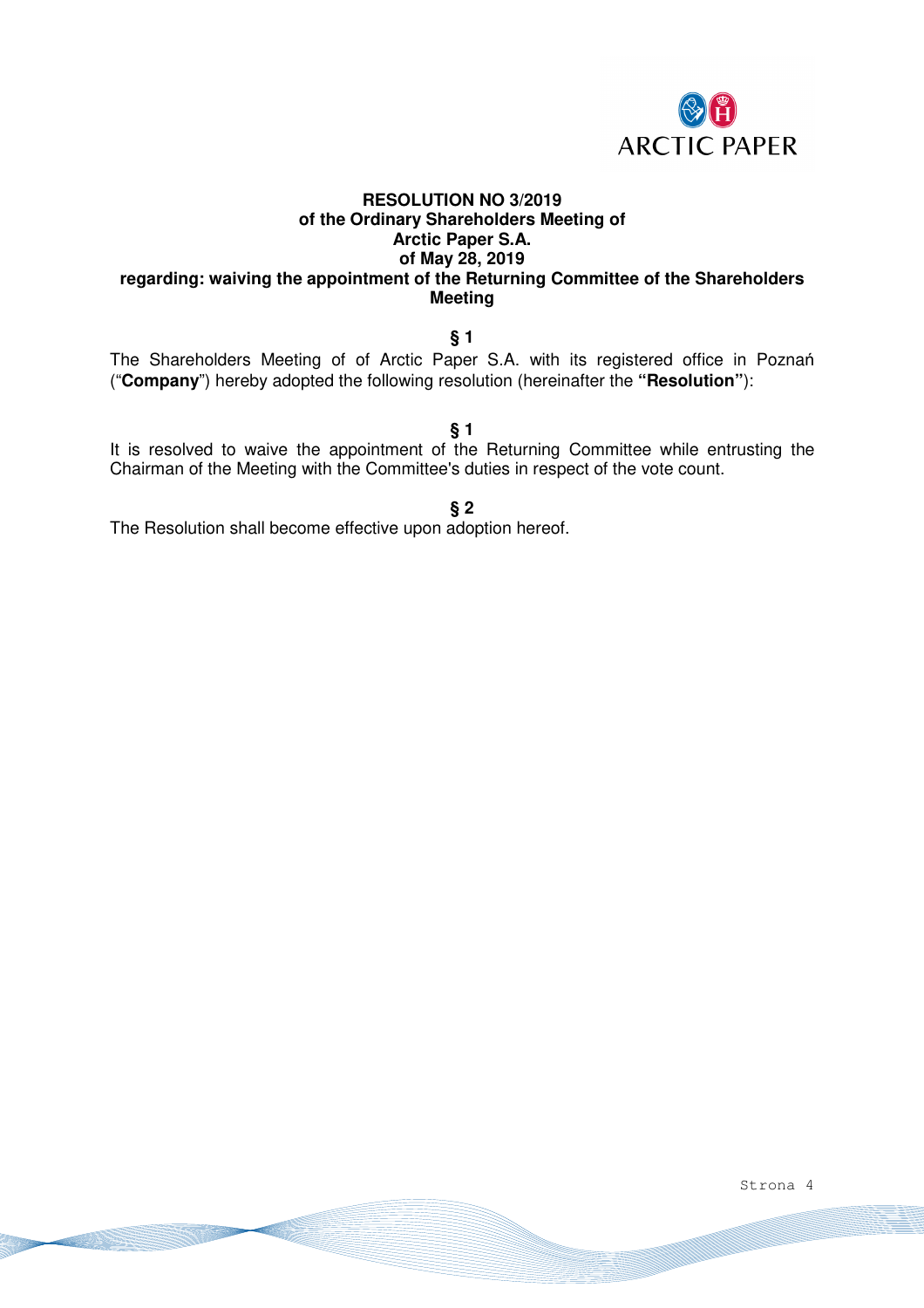

## **RESOLUTION NO 4/2019 of the Ordinary Shareholders Meeting of Arctic Paper S.A. of May 28, 2019 regarding: approval of the Company's Management Board's report on its activity in the financial year 2018**

Acting pursuant to art. 395 § 2 item 1) of the Commercial Companies Code and pursuant to art. 18 section 18.1 item a) of the Articles of Association, the Shareholders Meeting of Arctic Paper S.A. with its registered office in Poznań ("**Company**") hereby adopted the following resolution(hereinafter the **"Resolution"**):

**§ 1** 

The Shareholders Meeting, after consideration of the Management Board's report on the Company's activity in the financial year 2018, decided to approve the same.

**§ 2** 

The resolution shall become effective in the date of adoption hereof.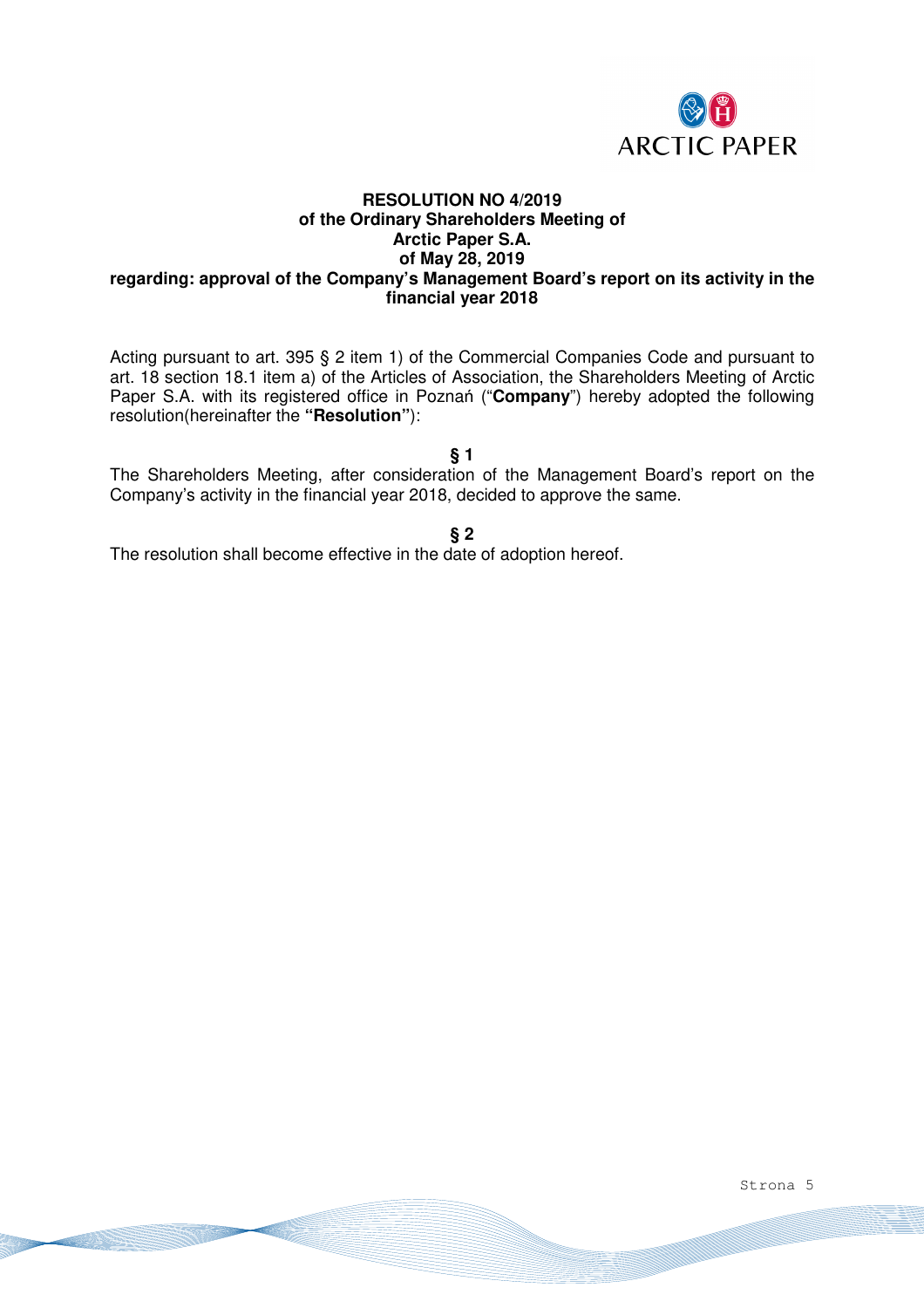

# **RESOLUTION No. 5/2019 of the Ordinary Shareholders Meeting of Arctic Paper S.A. of May 28, 2019**

### **regarding: approval of the Company's financial statement for the financial year 2018**

Acting pursuant to art. 395 § 2 item 1) of the Commercial Companies Code and pursuant to art. 18 section 18.1 item a) of the Articles of Association, the Shareholders Meeting of Arctic Paper S.A. with its registered office in Poznań ("**Company**") hereby adopted the following resolution(hereinafter the **"Resolution"**):

**§ 1** 

The Shareholders Meeting, after consideration of the financial statements of the Company comprising introduction, balance sheet, profit and loss account, consolidated income statement, list of changes in equity capital, cash flow statement and additional notes for the financial year 2018, decided to approve the same.

# **§ 2**

The resolution shall become effective in the date of adoption hereof.

Strona 6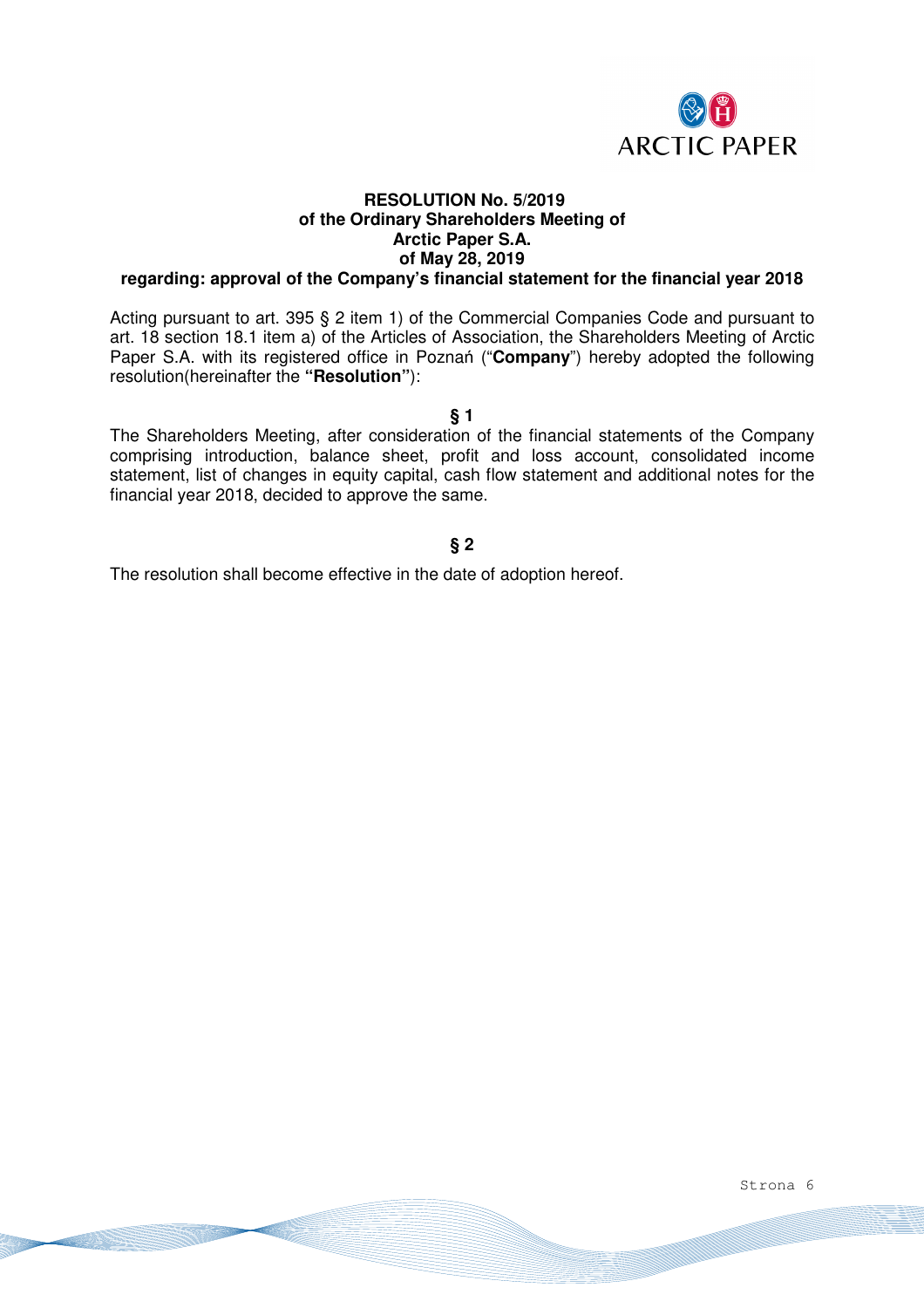

### **RESOLUTION No. 6/2019 of the Ordinary Shareholders Meeting of Arctic Paper S.A. of May 28, 2019 regarding: approval of the activity report of the Capital Group Arctic Paper S.A. in the financial year 2018**

Acting pursuant to art. 395 § 5 and art. 395 § 2 item 1) of the Commercial Companies Code, the Shareholders Meeting of Arctic Paper S.A. with its registered office in Poznań ("**Company**") hereby adopted the following resolution(hereinafter the **"Resolution"**):

### **§ 1**

The Shareholders Meeting, after consideration of the activity report of Capital Group Arctic Paper S.A. for the financial year 2018, decided to approve the same.

### **§ 2**

The resolution shall become effective in the date of adoption hereof.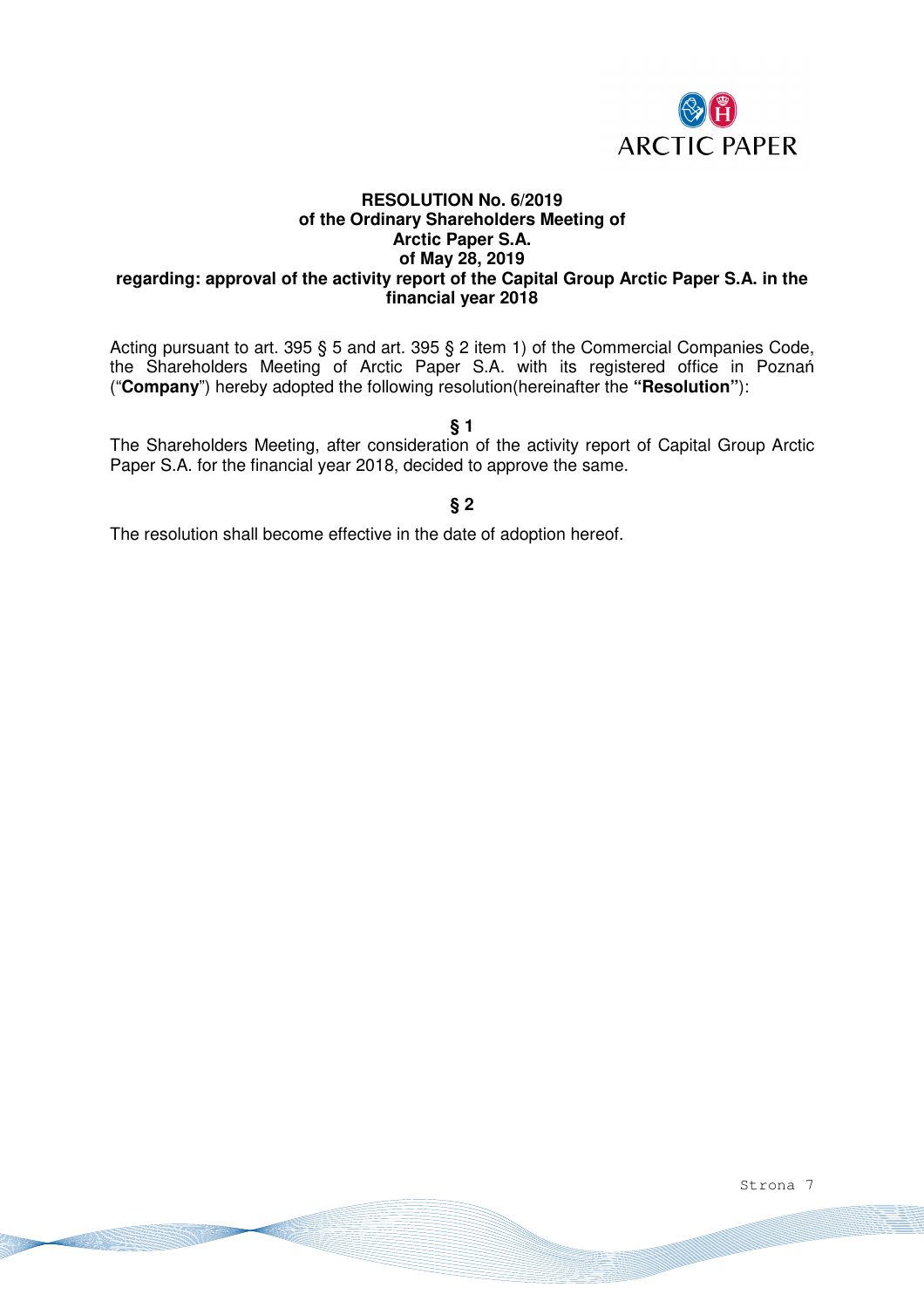

### **RESOLUTION No. 7/2019 of the Ordinary Shareholders Meeting of Arctic Paper S.A. of May 28, 2019 regarding: approval of the financial statement of the Capital Group Arctic Paper S.A. for the financial year 2018**

Acting pursuant to art. 395 § 5 and art. 395 § 2 item 1) of the Commercial Companies Code, the Shareholders Meeting of Arctic Paper S.A. with its registered office in Poznań ("**Company**") hereby adopted the following resolution(hereinafter the **"Resolution"**):

**§ 1** 

The Shareholders Meeting, after consideration of the financial statement of Capital Group Arctic Paper S.A. for the financial year 2018, decided to approve the same.

### **§ 2**

The resolution shall become effective in the date of adoption hereof.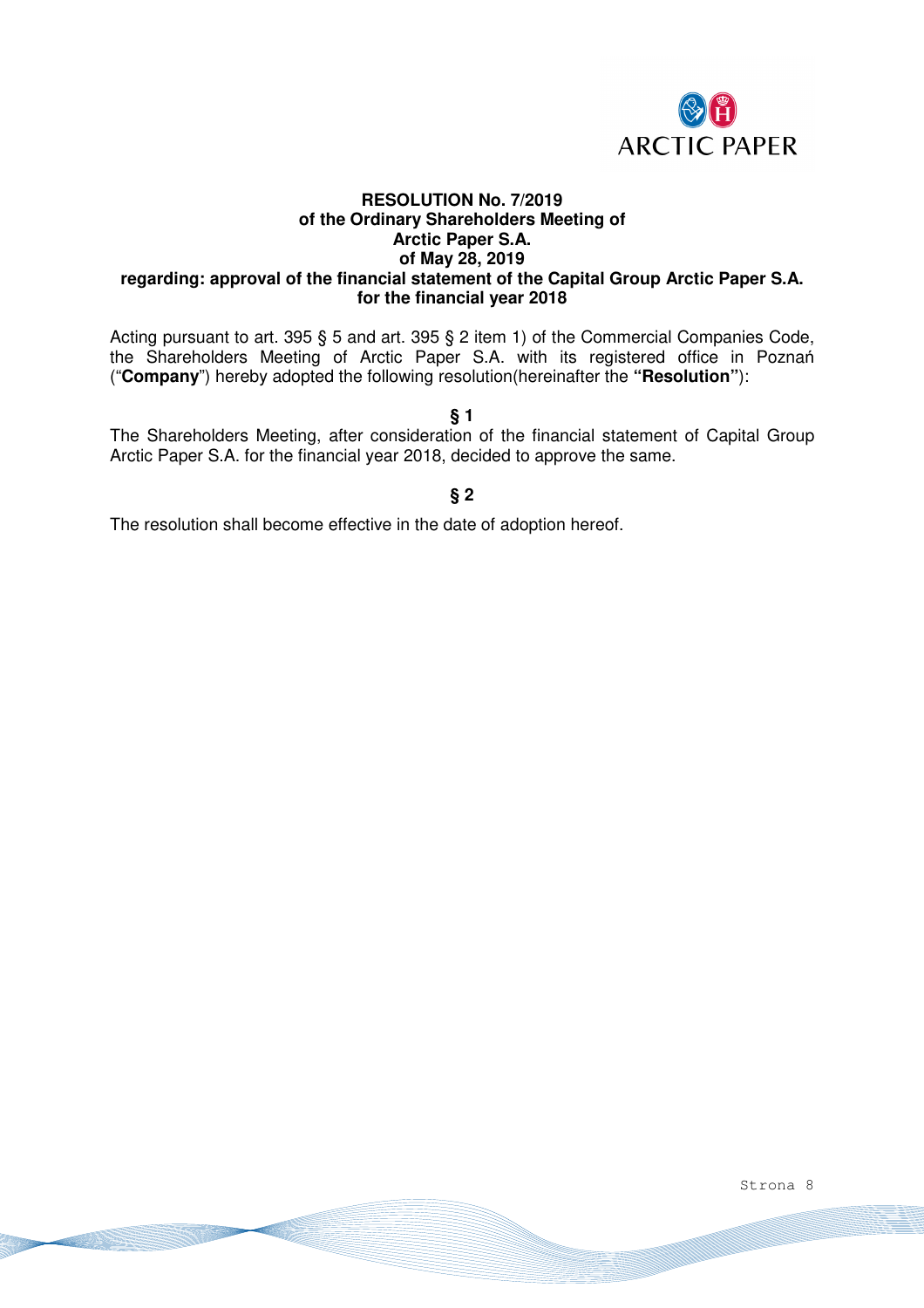

### **RESOLUTION No. 8/2019 of the Ordinary Shareholders Meeting of Arctic Paper S.A. of May 28, 2019 regarding: the distribution of the Company's net profit for the financial year 2018**

Acting pursuant to art. 395 § 2 item 1) of the Commercial Companies Code and pursuant to art. 18 section 18.1 item c) of the Articles of Association, the Shareholders Meeting of Arctic Paper S.A. with its registered office in Poznań ("Company") hereby adopted the following resolution(hereinafter the **"Resolution"**):

**§ 1** 

The Shareholders Meeting of the Company decided to allocate net profit amounting to PLN 19,523,393.20(in words: nineteen million five hundred and twenty-three thousand, three hundred ninety-three zloty 20/100) generated by the Company in financial year 2018 to Company's reserve capital.

**§ 2** 

The resolution shall become effective in the date of adoption hereof.

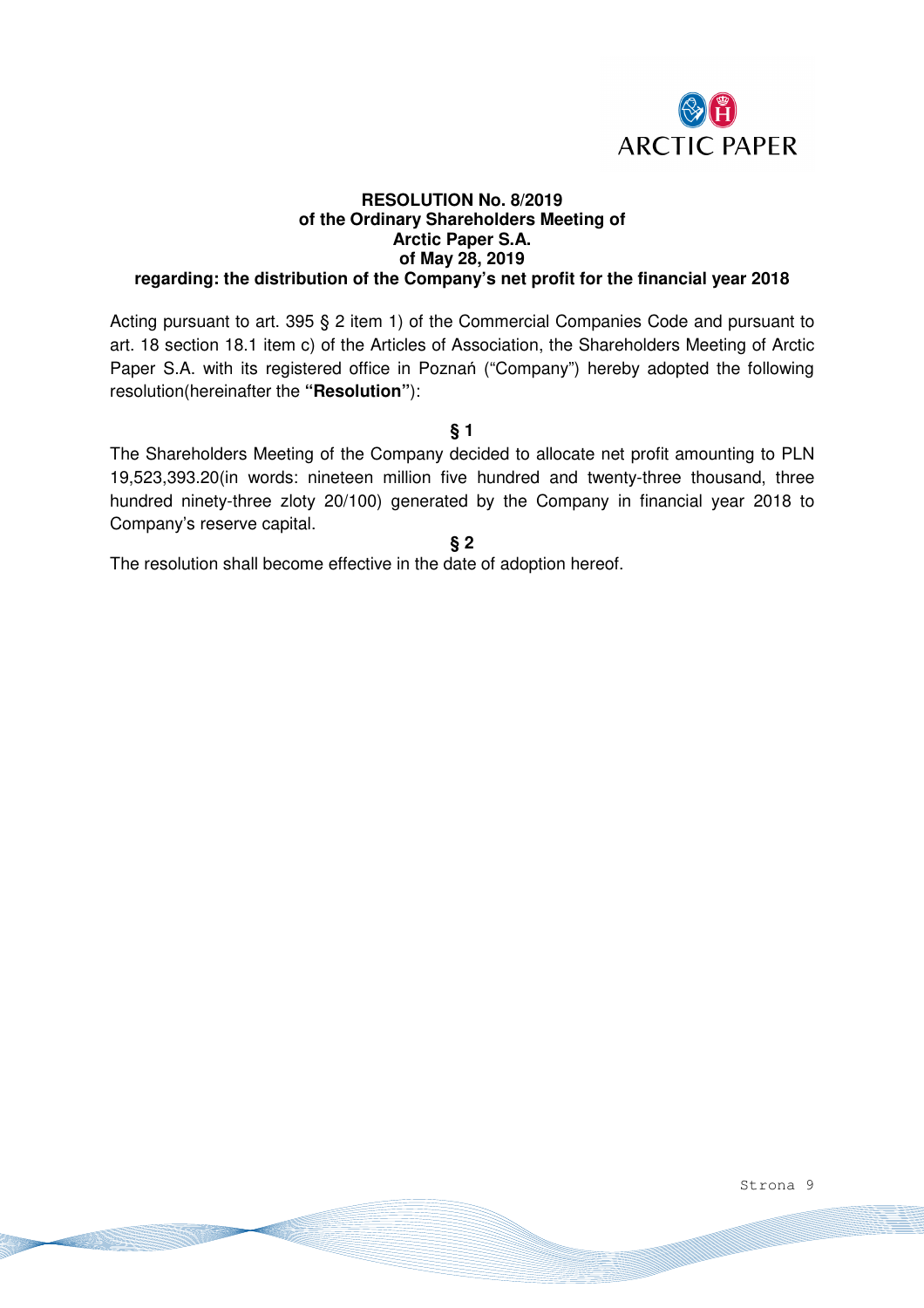

### **RESOLUTION NO 9/2019 of the Ordinary Shareholders Meeting of Arctic Paper S.A. of May 28, 2019 regarding: change of the Register Office of the Company**

Acting pursuant to art. 430 § 1 of the Commercial Companies Code and pursuant to art. 18 section 18.1 item e) of the Articles of Association, the Shareholders Meeting of Arctic Paper S.A. with its registered office in Poznań ("Company") hereby adopted the following resolution(hereinafter the "Resolution"):

§ 1

In section 1.3 of Article 1 of the articles of association of the Company is hereby amended and shall read as follows:

1.3. "The Company's register office is Kostrzyn nad Odrą".

§ 2

The Resolution shall become effective upon the registration of the changes to the Articles of Association by the relevant registry court.

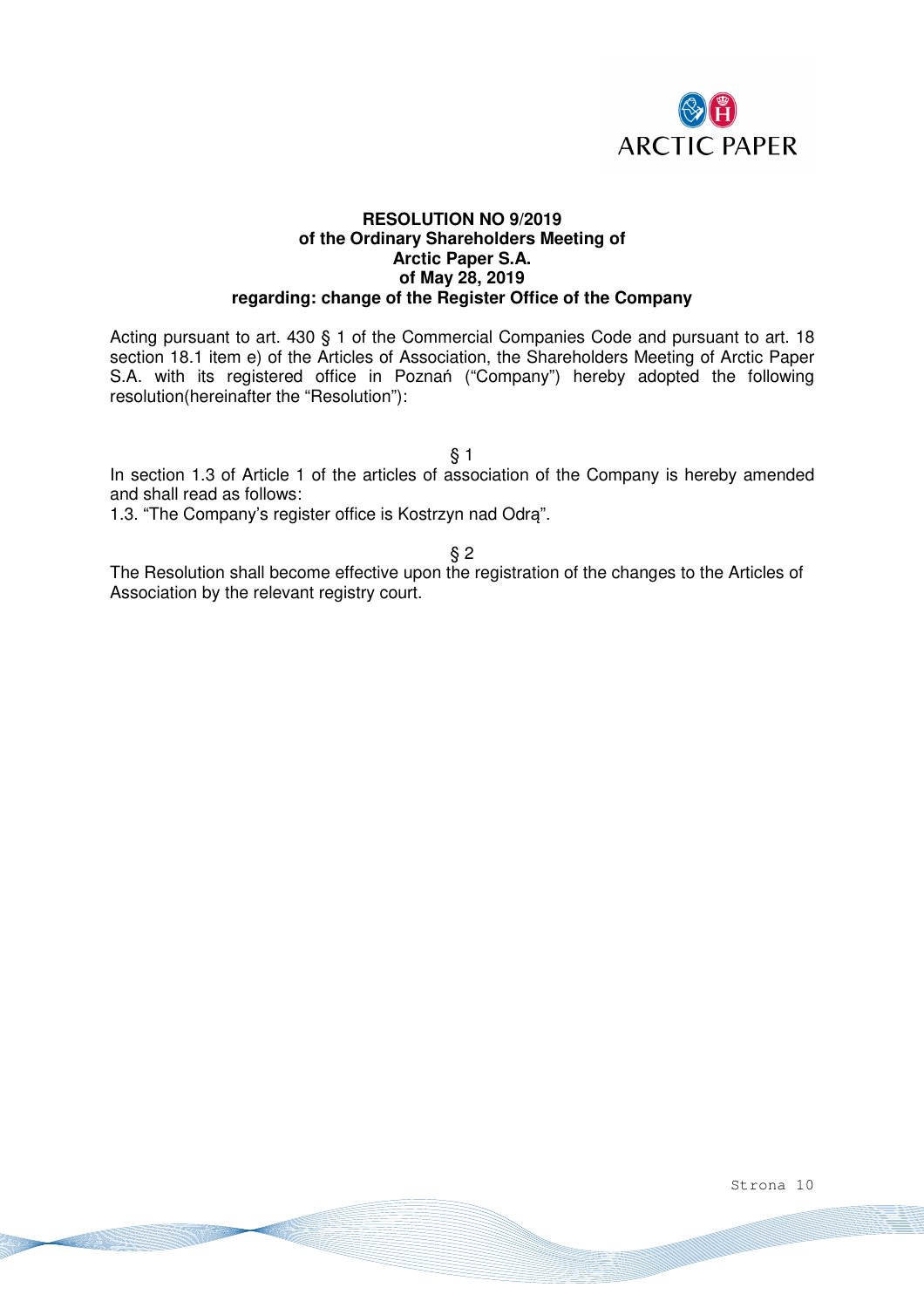

# **RESOLUTION NO. 10/2019 of the Ordinary Shareholders Meeting of Arctic Paper S.A. dated May 28, 2019**

# **regarding: regarding the adoption of the unified text of the Company's Articles of Association**

Acting pursuant to art. 430 § 1 of the Commercial Companies Code the Shareholders Meeting of Arctic Paper S.A. with its registered office in Poznań (*hereinafter:* "**Company"**) is hereby adopting a unified text of the Articles of Association of the Company:

# "**CHAPTER I**

# **GENERAL PROVISIONS**

# **ARTICLE 1**

- 1.1 The name of the Company is: "ARCTIC PAPER" Spółka Akcyjna (joint-stock company).
- 1.2 The Company may use the short name: "Arctic Paper" S.A.
- 1.3 The Company's registered office is in Kostrzyn nad Odrą.

## **ARTICLE 2**

The duration of the Company is unlimited.

## **ARTICLE 3**

- 3.1 The Company operates in the territory of the Republic of Poland and abroad.
- 3.2 The Company performs its business in accordance with the provisions of the Commercial Companies Code (Kodeks społek handlowych) and other valid legal regulations.

# **CHAPTER II**

## **SCOPE OF THE COMPANY'S BUSINESS**

## **ARTICLE 4**

- 4.1 The Company's scope of activity comprises:
	- 1) Production of paper and cardboard (PKD 17.12.Z);
	- 2) Installation of industrial machines, equipment and accessories (PKD 33.20.Z);
	- 3) Production of electricity (PKD 35.11 .Z);
	- 4) Transmission of electricity (PKD 35.12.Z);
	- 5) Distribution of electricity (PKD 35.13.Z);
	- 6) Production and supplies of steam, hot water and air for air-conditioning systems

Strona 11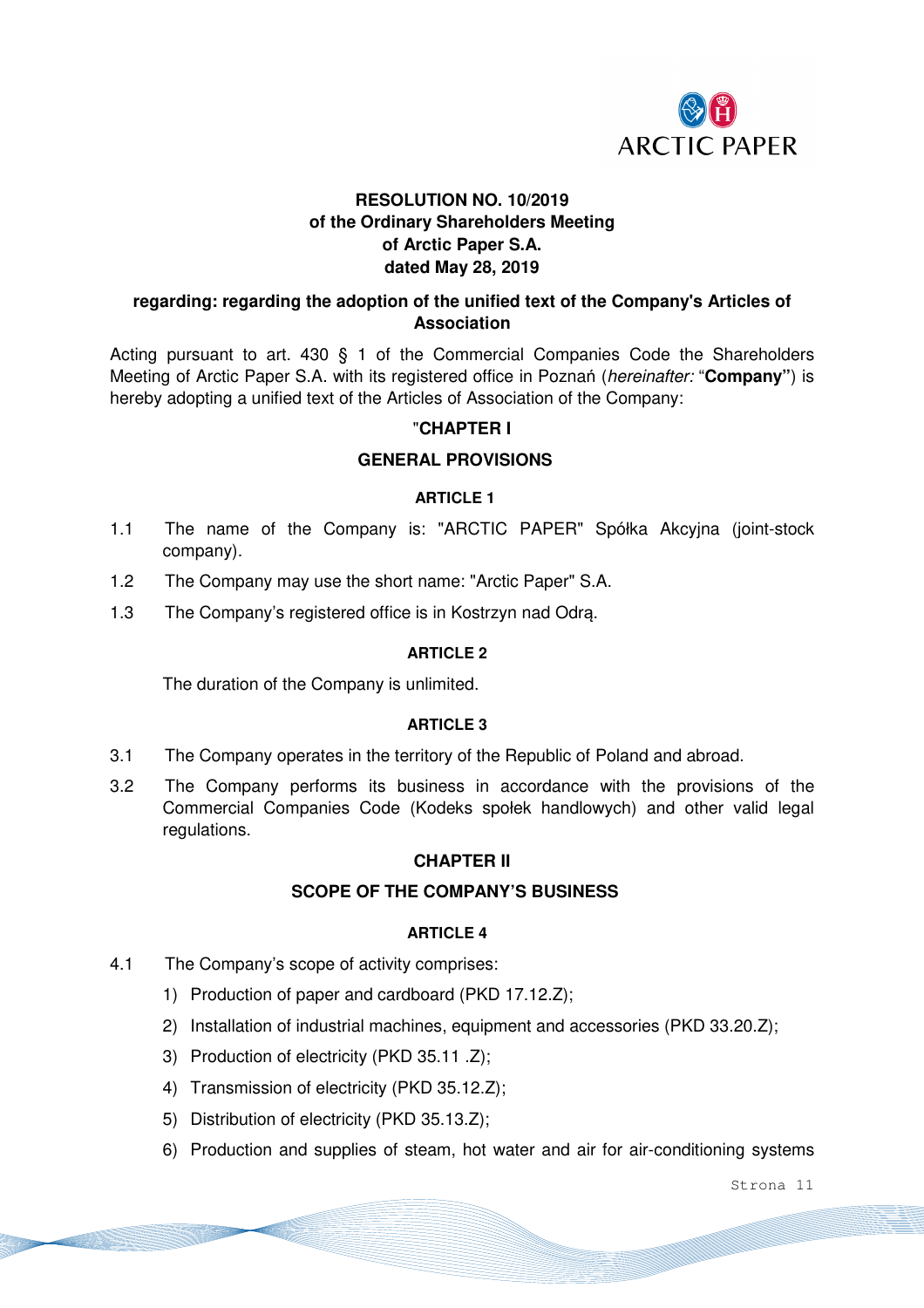

(PKD 35.30.Z);

- 7) Water intake, treatment and supply (PKD 36.00.Z);
- 8) Wholesale of other semi-products (PKD 46.76.Z);
- 9) Unspecialized wholesale (PKD 46.90.Z);
- 10) Other transportation agencies activities (PKD 52.29.C);
- 11) Consultations related to Information Technology (PKD 62.02.Z);
- 12) Activities associated with computer equipment management (PKD 62.03.Z);
- 13) Activities of financial holdings (PKD 64.20.Z);
- 14) Lease and administration of owned and leased real estates (PKD 68.20.Z);
- 15) Activities of head offices and holdings, excluding financial holdings (PKD 70.10.Z);
- 16) Other business operations and management consulting (PKD 70.22.Z);
- 17) Engineering activities and related technical consulting (PKD 71.12.Z);
- 18) Rental and lease of other machines, equipment and tangible assets, not classified elsewhere (PKD 77.39.Z).
- 4.2 If a permission or concession is required to engage in particular business activities, the Company shall not undertake such activities until such permission or concession has been obtained.

# **CHAPTER III**

## **SHARE CAPITAL OF THE COMPANY. FOUNDERS**

## **ARTICLE 5**

- 5.1 Share capital of the Company shall amount to PLN 69,287,783.00 (in words: sixty nine million two hundred eighty seven thousand seven hundred eighty three zloty) and shall be divided into:
	- 1) 50,000 (fifty thousand) ordinary series A bearer's shares;
	- 2) 44,253,500 (forty four million two hundred fifty three thousand five hundred) ordinary series B bearer's shares;
	- 3) 8,100,000 (eight million one hundred thousand) ordinary series C bearer's shares;
	- 4) 3,000,000 (three million) ordinary series E bearer's shares.
	- 5) 13,884,283 (thirteen million eight hundred eighty four thousand two hundred eighty three) ordinary series F bearer's shares.
- 5.2 The nominal value of each share amounts to PLN 1.00 (one zloty).
- 5.3 Series A, B, C, E and F shares have been paid up in full with cash contributions.
- 5.4 Each share provides entitlement to one vote at the Shareholders Meeting.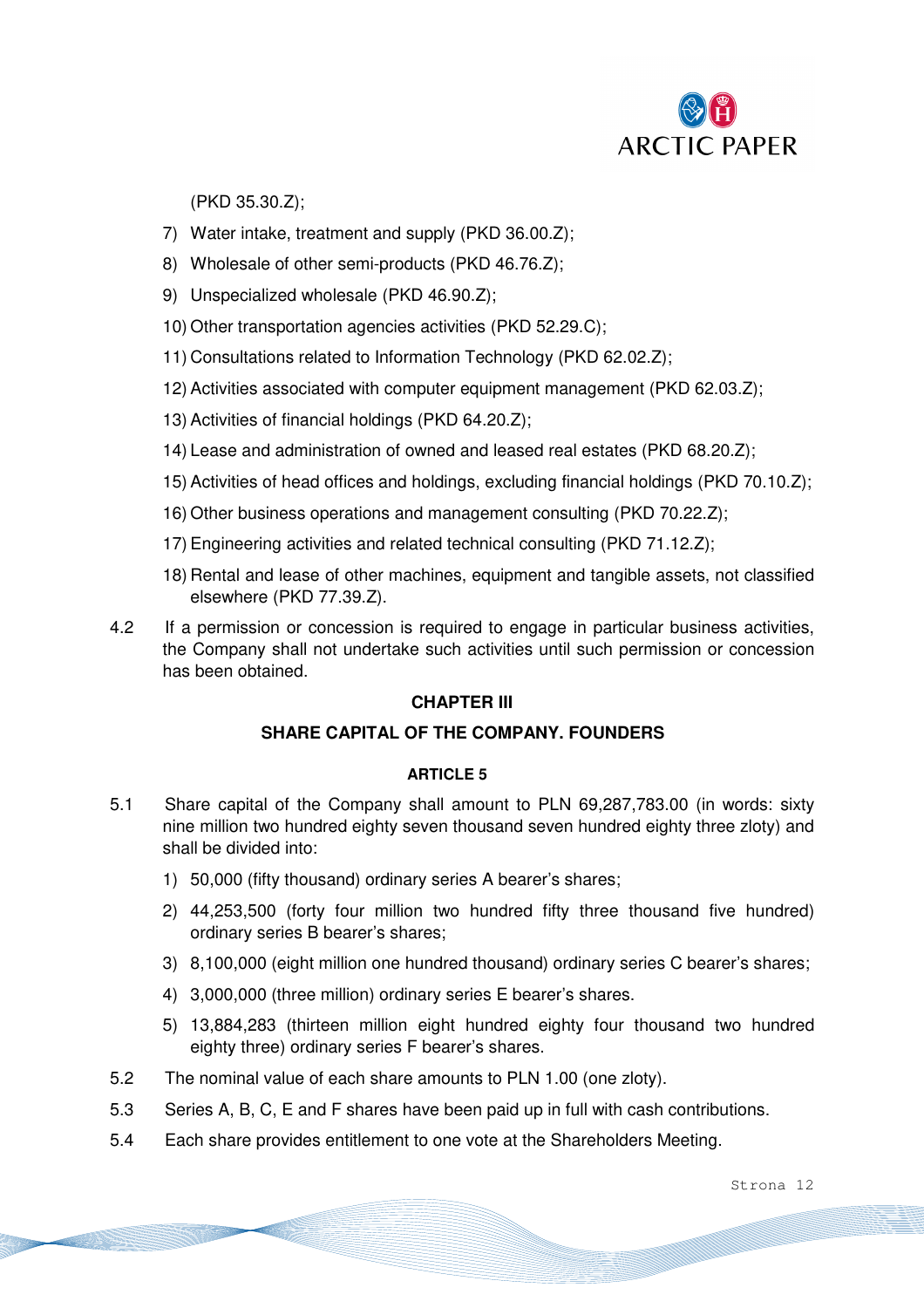

## **ARTICLE 6**

The exclusive founder of the Company is Arctic Paper Kostrzyn S.A. joint stock company with its registered office in Kostrzyn nad Odra.

#### **ARTICLE 7**

- 7.1 The Company's share capital may be increased through issuance of new shares or an increase of the nominal value of existing shares.
- 7.2 An increase of the Company's share capital may be performed in exchange for cash consideration or consideration in kind.
- 7.3 The Company's share capital may be decreased subject to the terms and conditions imposed by virtue of a resolution adopted by the General Meeting.
- 7.4 The Company may issue new bearer shares or registered shares. The new shares may be paid for with cash or consideration in kind.
- 7.5 The registered shares may be converted into bearer shares. Conversion must be performed by the Management Board at a request from the shareholder.
- 7.6 Bearer shares may not be converted into registered shares.
- 7.7 Shares may be redeemed by way of purchase by the Company (voluntary redemption) on conditions specified in a resolution by the General Meeting, adopted by a majority of 2/3 1 (two thirds) of votes and with consent from the shareholder whose shares are to be redeemed. Shares are redeemed by way of decrease of the share capital.

## **CHAPTER IV**

## **COMPANY'S BODIES**

### **ARTICLE 8**

The Company's corporate bodies are:

- a) the Management Board;
- b) the Supervisory Board;
- c) the General Meeting.

# **THE MANAGEMENT BOARD**

#### **ARTICLE 9**

- 9.1 The Management Board consists of one to five members, including the President of the Management Board.
- 9.2 The Management Board is appointed and recalled by the Supervisory Board for a joint term of office.
- 9.3 The term of office for the Members of the Management Board is three years.

Strona 13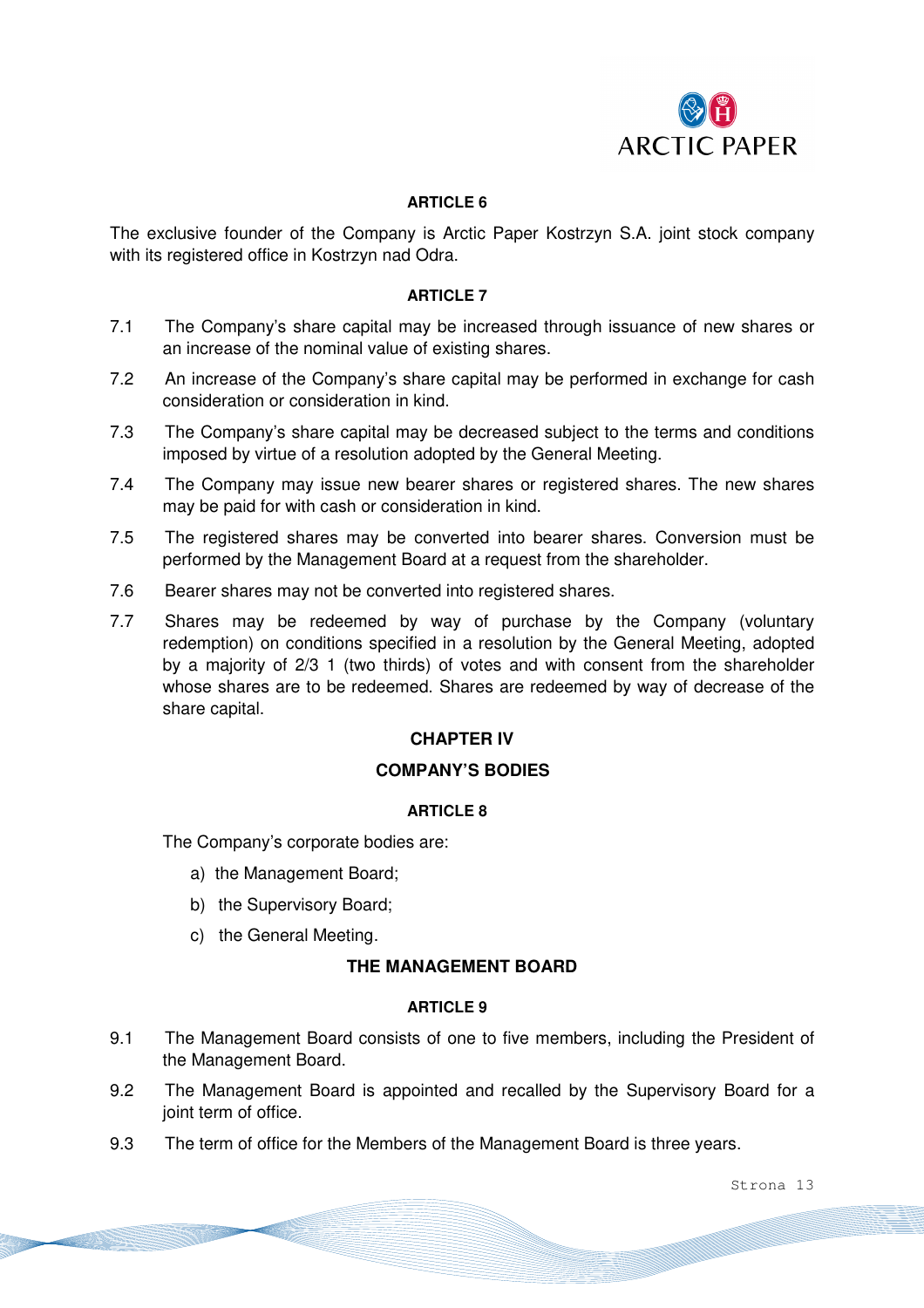

#### **ARTICLE 10**

- 10.1 The President of the Management Board shall summon the meetings of the Management Board and chair the meetings.
- 10.2 The Management Board adopts its resolutions by majority of votes cast. Resolutions are invalid unless at least a half of all members of the Management Board are present at the meeting. If the numbers of votes for and against are equal, the President of the Management Board has the decisive vote.
- 10.3 The detailed rules of operation of the Management Board are set out in the Management Board bylaws adopted by the Supervisory Board.

#### **ARTICLE 11**

- 11.1 The Management Board is authorized to adopt any and all actions, which are not reserved for other corporate bodies of the Company. The Management Board shall manage the business and affairs of the Company with due diligence, required in the economic relations, observe the applicable laws and provisions of this Articles of Association as well as the resolutions adopted by the General Meeting and the Supervisory Board, to the extent of their authorities.
- 11.2 The Management Board manages the Company's affairs and represents the Company.
- 11.3 If the Company's Management Board consists of more than one person, statements can be made on behalf of the Company by the President of the Management Board acting independently, or by two members of the Management Board acting jointly, or by one member of the Management Board acting jointly with an authorized representative (Polish: *prokurent).*

### **THE SUPERVISORY BOARD**

#### **ARTICLE 12**

- 12.1 The Supervisory Board consists of five to seven members appointed by the General Meeting for a joint term of office.
- 12.2 The members of the Supervisory Board are elected to remain in office for three years. The members of the Supervisory Board may be appointed for successive terms.
- 12.3 A member of the Supervisory Board may be recalled at any time.
- 12.4 From the time when the General Meeting adopted the resolutions constituting the basis to conduct a first public issuance of shares and to introduce the Company's shares to trading on stock exchange, two members of the Supervisory Board should be independent. Independence of members of the Supervisory Board shall be judged based on the criteria set out in Enclosure II to the Recommendation of the European Commission dated February 15, 2005 on the role of non-executive or supervisory directors of listed companies and on the committees of the (supervisory) board, wherein the independent member must not be an employee of the Company, or any

Strona 14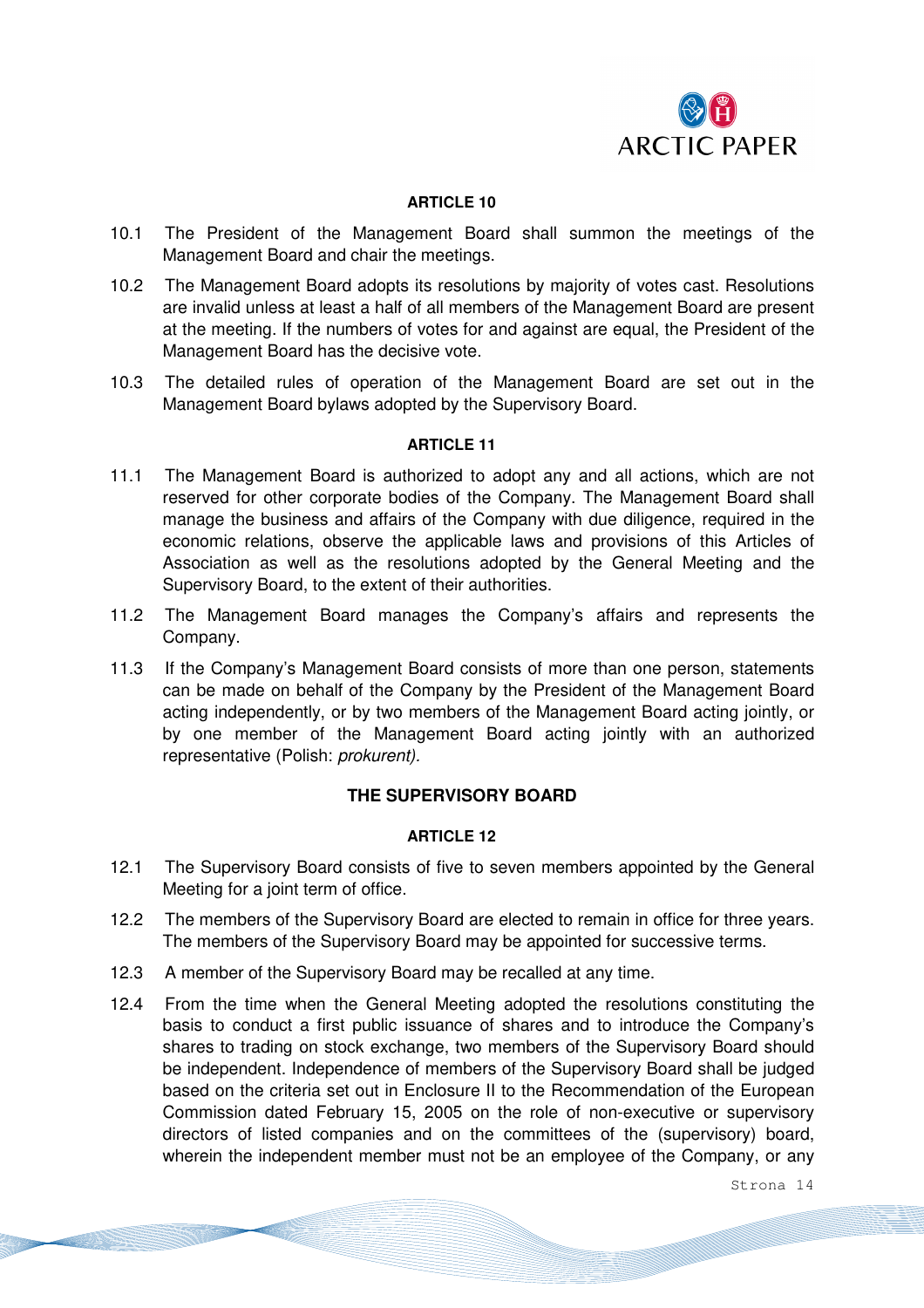

of its subsidiaries or affiliates, or enter into any actual and significant relationships with any shareholder of the Company eligible to execute 5% or more of the total number of votes represented by all shares.

12.5 In case an independent member of the Supervisory Board has been appointed, resolutions regarding the following matters may not be adopted without consent of at least one independent member of the Supervisory Board:

> a) any benefit given under any title by the Company or any entity associated with the Company, to a member of the Management Board;

- b) consent for the Company or any of its subsidiaries to enter into a significant agreement with an entity associated with the Company, member of its Supervisory Board or Management Board, or any entity associated with these entities, other than contracts entered into as part of the Company's normal business, on the ordinary terms and conditions used by the Company;
- c) appointment of an auditor to audit the Company's financial statement.
- 12.6 Any persons who fail to satisfy the independence criterion referred to in Article 12.4 above may be elected as a member of the Supervisory Board and the number of such persons may be greater than stipulated in Article 12.4, if the number of elected persons meeting the independence criterion is smaller than stipulated in Article 12.4 above and vacancies exist on the Supervisory Board.
- 12.7 For the avoidance of doubt it is assumed that the loss of independence of a member of the Supervisory Board and the lack of appointment of an independent member of the Supervisory Board does not invalidate decisions made by the Supervisory Board. If an independent member of the Supervisory Board ceases to be independent during his or her period in office, his mandate shall not become invalidated or expired.
- 12.8 In case a mandate of a member of the Supervisory Board expires before the end of his or her term of office, the remaining members of the Supervisory Board shall be entitled to co-opt a new member of the Supervisory Board in lieu of the member whose mandate has expired by means of a resolution adopted by an absolute majority of votes of all of such remaining members. The mandate of a member of the Supervisory Board appointed as a result of the co-option shall expire if the first Ordinary General Meeting held after the co-option does not approve his or her appointment. Only two members of the Supervisory Board appointed as a result of cooption, whose appointment has not been approved by the Ordinary General Meeting, may hold their positions at given time. If the mandate of the member of the Supervisory Board appointed in co-option procedure expires as a result of the lack of Ordinary General Meeting's approval, no resolution of the Supervisory Board adopted in the course of his or her term of office shall be deemed invalid or ineffective due to the fact that his or her mandate has not been approved.

### **ARTICLE 13**

13.1 Either the Chairman or, in his absence, the Vice Chairman of the Supervisory Board shall summon and chair the meetings of the Supervisory Board.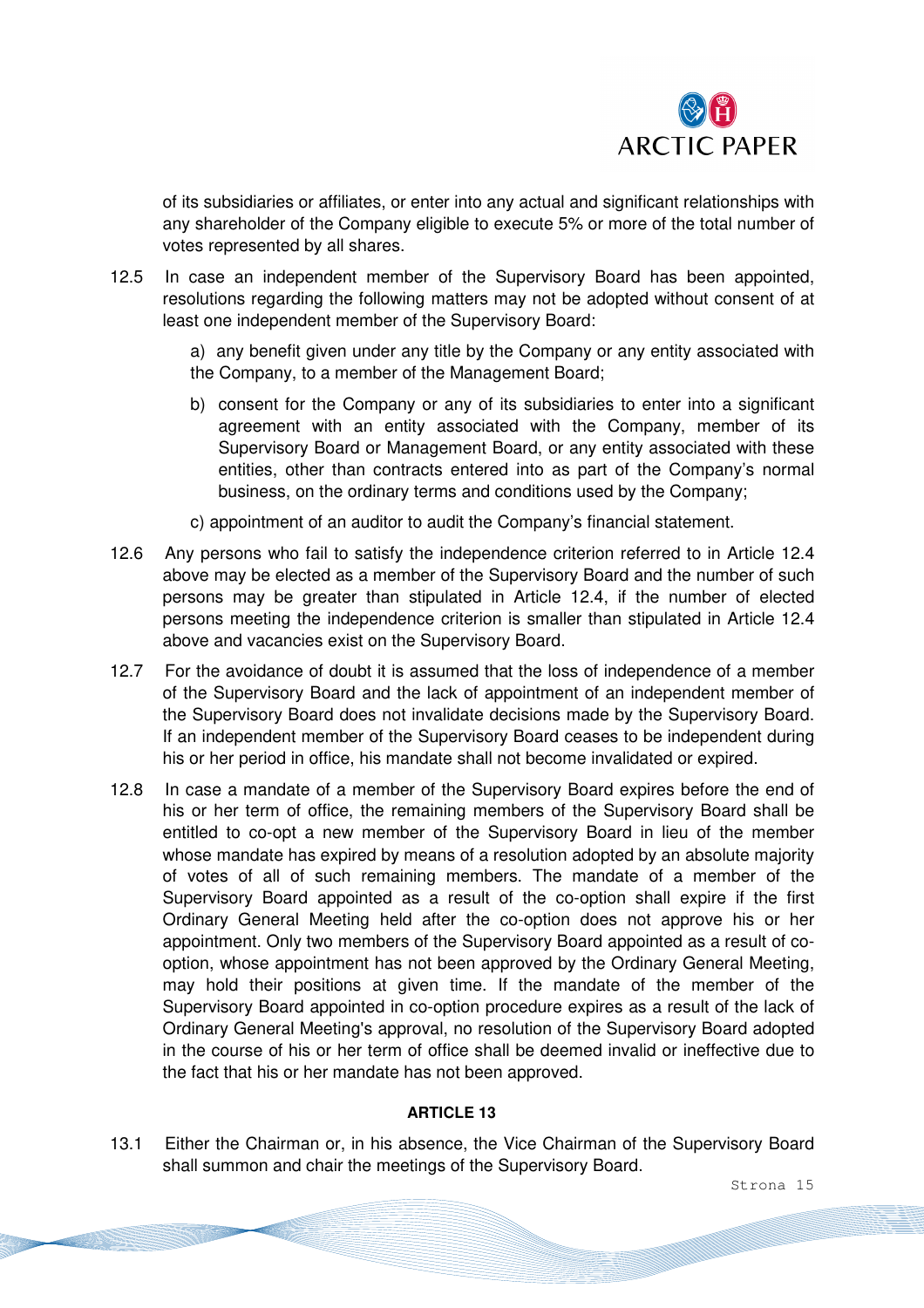

- 13.2 The Chairman of the Supervisory Board shall summon a meeting of the Supervisory Board at a written request of the Management Board or a member of the Supervisory Board.
- 13.3 Resolutions of the Supervisory Board cannot be adopted, unless all members of the Supervisory Board have been notified about the meeting by registered mail or e-mail, sent at least 15 days in advance of the meeting, and the majority of the members of the Supervisory Board are present at the meeting. Due to significant reasons the President of the Supervisory Board may shorten such period to 5 days. Resolutions can be adopted without formal summon, if all members of the Supervisory Board agree to vote with regard to a particular matter or accept the contents of the resolution.

#### **ARTICLE 14**

- 14.1 The Supervisory Board adopts its resolutions by simple majority of votes cast. If the numbers of votes for and against are equal, the Chairman of the Supervisory Board has the decisive vote.
- 14.2 The Supervisory Board may adopt a resolution using written procedure, if all members of the Supervisory Board have been notified about the contents of the draft resolution, subject to article 388 § 4 of the Commercial Companies Code.
- 14.3 The Supervisory Board may adopt resolutions using means allowing all members to communicate directly over distance, if all members of the Supervisory Board have been notified about the contents of the draft resolution, subject to article 388 § 4 of the Commercial Companies Code.
- 14.4 Members of the Supervisory Board may participate in adopting resolutions by the Supervisory Board by casting votes in writing through another member of the Supervisory Board. Written votes cannot be cast in voting concerning a matter put on the agenda at the meeting of the Supervisory Board.
- 14.5 The agenda of the Supervisory Board meeting shall not be changed during the relevant meeting, unless
	- a) all Members of the Supervisory Board are present and none of them opposed to change or amend the agenda;
	- b) adoption of certain actions by the Supervisory Board is necessary in order to protect the Company against damage; or
	- c) a resolution on the evaluation of a possible conflict of interests between the Supervisory Board and the Company needs to be adopted.
- 14.6 The detailed rules of operation of the Supervisory Board are set out in the bylaws of the Supervisory Board.

### **ARTICLE 15**

15.1 The Supervisory Board supervises the Company's activities, reviews its accounts and

Strona 16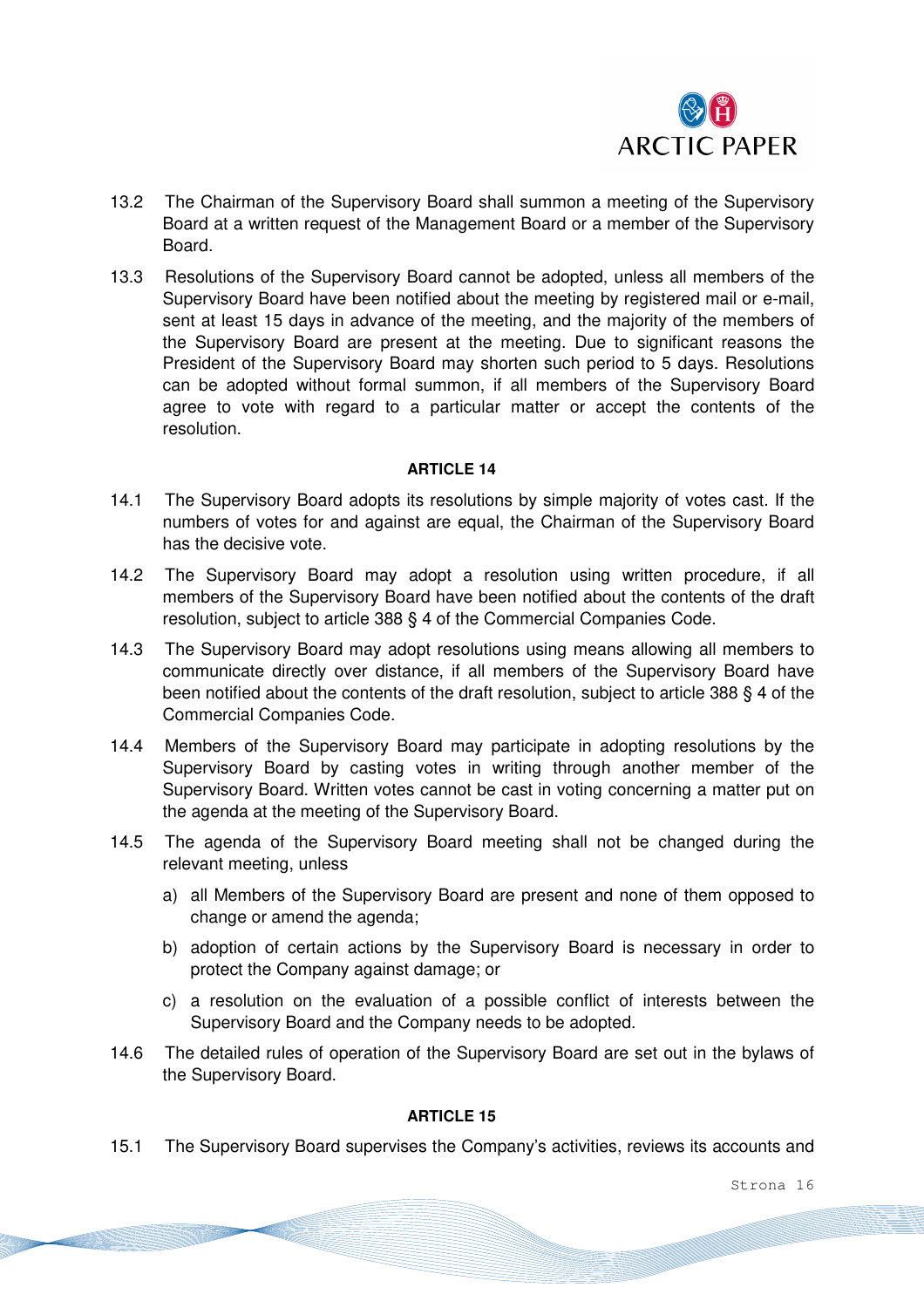

accounting ledgers at any time, and performs assessments of the Company's financial situation.

15.2 The duties of the Supervisory Board include, in particular:

a) evaluation the Company's financial statements;

b) evaluation of the Management Board's statements on the Company's activities and the Management Board's requests regarding distribution of profits and coverage of losses;

c) submission to the General Meeting annual written statements on the results of the assessments above;

d) appointment and dismissal of the Members of the Management Board, including its President, and the determination of the remuneration of the Members of the Management Board;

e) appointment of an auditor for the Company;

f) suspension of the members of the Management Board in performance of their functions due to significant reasons:

g) delegation of the members of the Supervisory Board to the temporary performance of the functions of the members of the Management Board who are not in a position to perform their duties;

h) approval of the annual financial plans of the capital group of the Company, comprising the Company and its subsidiaries (the "Group") (budget), the investment plans of the Group and the strategic commercial plans of the Group prepared by the Management Board, providing that the budget shall encompass at least the operating plan of the Group, plan of incomes and costs, forecast in respect of the balance sheet and the plan of the expenses in excess of the usual costs of the Group's business;

i) determination of terms and conditions of the issuance of the bonds by the Company (other than convertible bonds and/or bonds with priority right, referred to under art. 393 point 5 of Commercial Companies Code) and other debt securities and granting consent to the assumption of any financial liabilities and/or adoption of any actions resulting in the assumption of any financial liability, such as contracting loans, credit facilities, overdrafts, factoring, forfaiting, financial and operational leasing agreements and others, if the amount of such liability exceeds PLN 10,000,000;

j) approval of the operating bylaws of the Company (and not of the other companies from the Group);

k) granting consent for the conduct of any competitive activity and/or for the performance of any functions in the authorities of other companies (whether conducting a competitive business or not) by the members of the Management Board;

l) determination of the rules and amounts of remuneration of the members of the Management Board and other persons, holding key management positions within the Company, and the approval of the incentive schemes (if any), whether applicable to the

Strona 17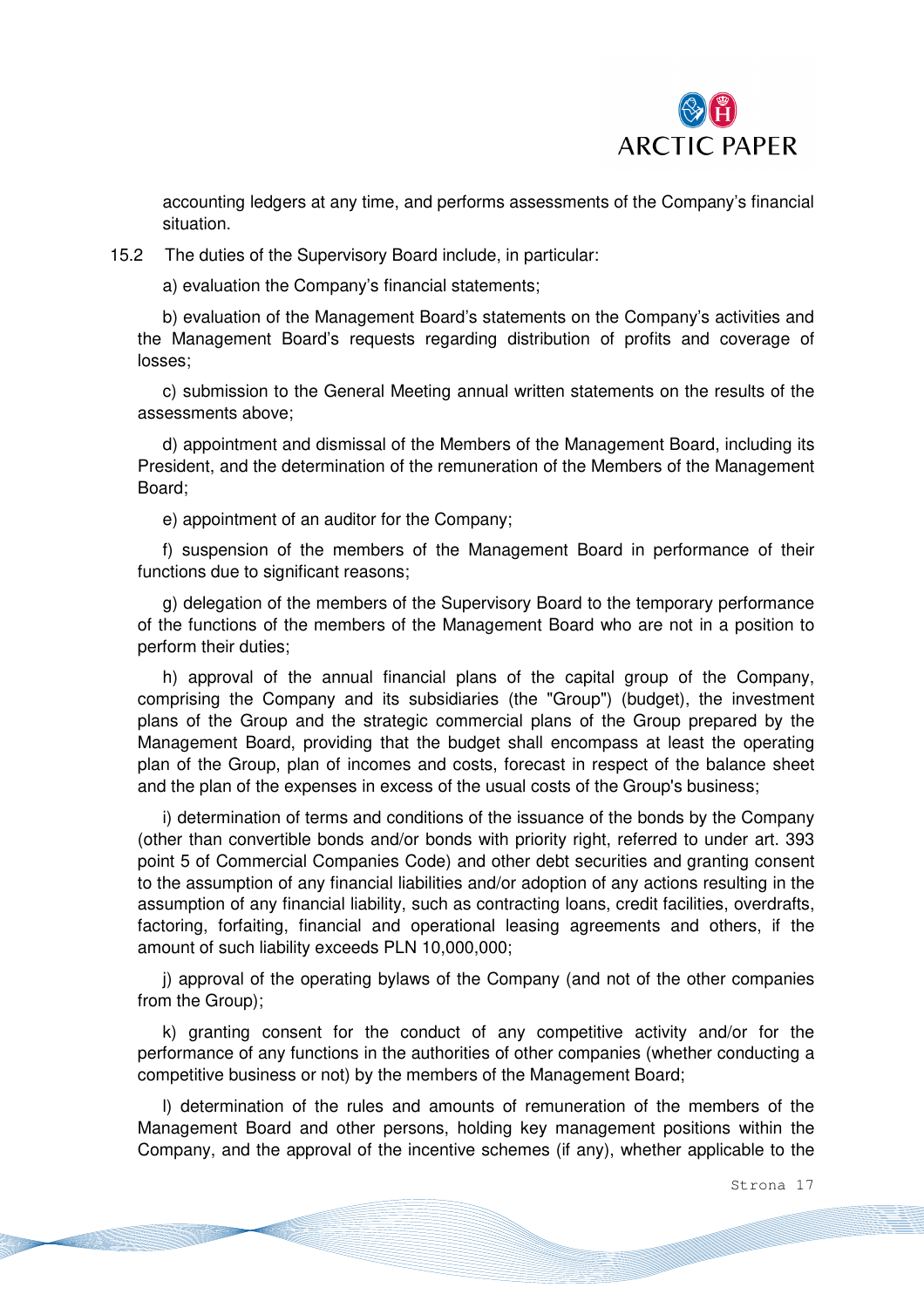

members of the Management Board and other persons, holding key management positions within the Company, or to any other individuals associated with the Company, including incentive schemes applicable to the Company's employees;

m) adoption of the Supervisory Board's bylaws;

n) granting consent for the conclusion of the agreements between the Company or its subsidiary and the members of the Management Board, members of the Supervisory Board and/or the entities related to the members of the Management Board and/or the members of the Supervisory Board;

o) granting consent to the Management Board for the adoption of any of the following actions:

- (i) changing of the investment policy of the Company;
- (ii) disposal of any rights and/or contraction of any obligations (including, but not limited to, any conditional and/or off-balance obligations), the value of which exceeds PLN 25,000,000, provided that such disposal and/or contraction remains in connection with the Company's business, including, but not limited to, the sale, purchase, establishing of an encumbrance, lease and/or usufruct of any fixed asset, granting a trade credit, suspending, deferring or waiving the obligation to pay any receivables towards the Company, granting warranties, sureties or becoming liable for the someone's else debt; in case of any doubt whether particular disposal and/or contraction remains in connection with the Company's business, upon the relevant request from the Management Board the Supervisory Board shall be entitled to make an assessment in that respect and provide the Management Board with a binding interpretation; the consent of the Supervisory Board is not required for the conclusion of any major contract with customers and suppliers in running business of the Company;
- (iii) disposal of any rights and/or contraction of any obligations (including, but not limited to, any conditional and/or off-balance obligations), the value of which exceeds PLN 5,000,000, provided that such disposal and/or contraction does not remain in connection with the Company's business;
- (iv) accession by the Company to and divesting by the Company of any other companies, partnerships and/or entities, including, but not limited to the formation of other companies and partnerships, acquisition of other companies (or parts of such companies as a result of e.g. demerger), purchase of the shares and/or the rights and duties of partner in a partnership, participation in the joint ventures, and disposal of any shares, rights and duties of partner in a partnership and/or similar shareholding rights by the Company, only if such accession or divestment results in the disposal of any rights and/or contraction of any obligations by the Company having the value of at least PLN 1,000,000;

Strona 18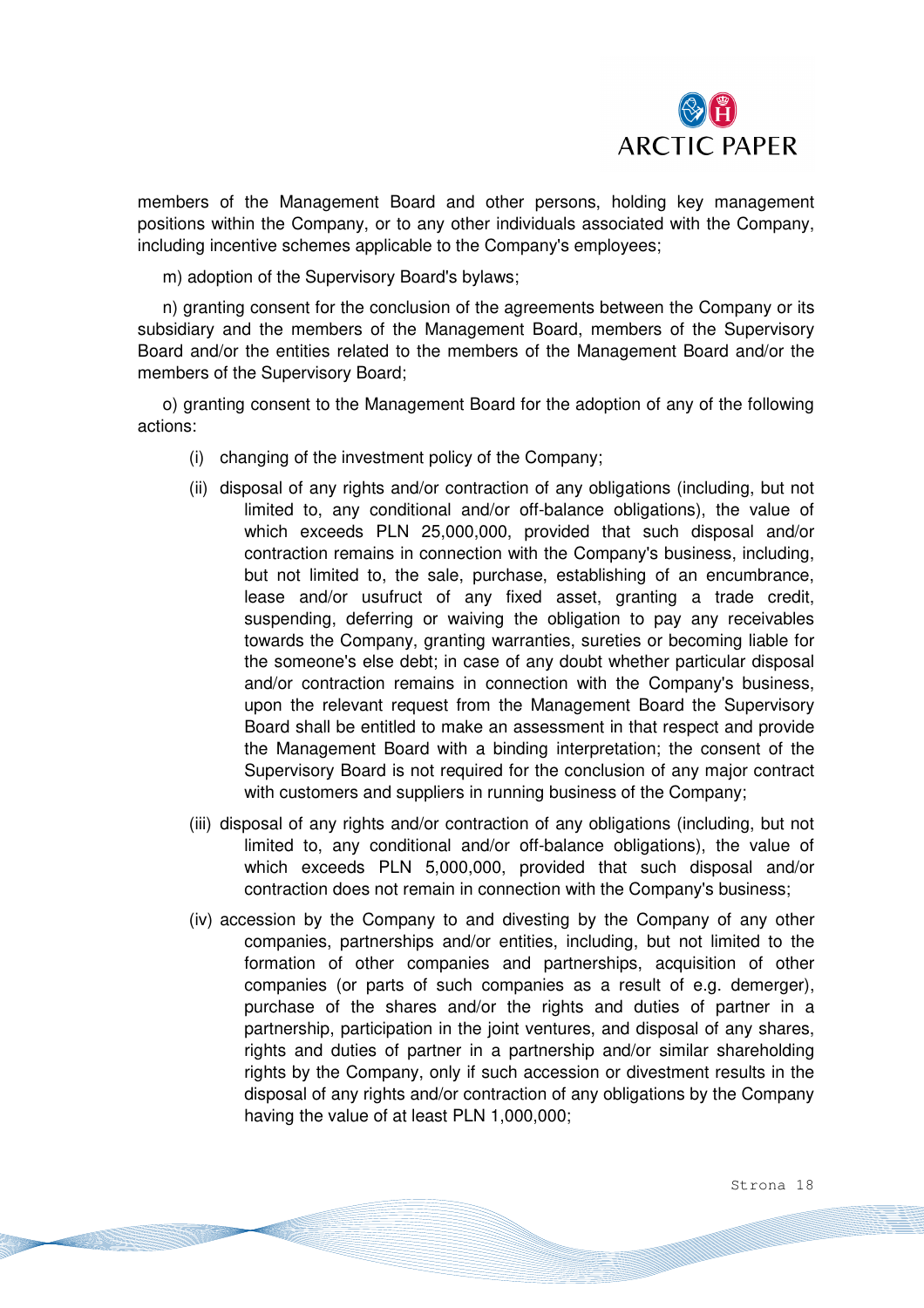

- (v) transfer of any intellectual property rights and/or ancillary rights by the Company;
- (vi) engagement of any advisors and/or third parties by the Company or any of its subsidiaries, if the cost of such engagement exceeds the PLN 500,000;
- (vii) making the advance payment for the dividend expected as at the end of the financial year;
- (viii) providing financing (by any means whatsoever) to the entities related to the Company, including, but not limited to, granting loans, sureties and/or warranties, becoming liable for such related entity's debt, subscribing for any debt securities, suspending, deferring or waiving the obligation to pay any receivables towards the Company, or disposal of any rights (whether free of charge or not) for the benefit to the entities related to the Company, including, but not limited to, any sale, encumbrance, lease, donation, lending for use and/or contraction of any obligations towards the entities related to the Company (including, but not limited to, any conditional and/or off-balance obligations), the value of which exceeds PLN 10,000,000.
- 15.3 Members of the Supervisory Board perform their duties in person.

### **THE GENERAL MEETING**

#### **ARTICLE 16**

- 16.1 The General Meeting shall be held either in the Company's registered office or in Warsaw.
- 16.2 A General meeting may be ordinary or extraordinary.
- 16.3 An Ordinary General Meeting should be held no later than six months after the end of each financial year.

#### **ARTICLE 17**

- 17.1 The General Meeting will be opened by the Supervisory Board Chairman or the person appointed by the Chairman, and thereafter the Chairman of the General Meeting will be appointed.
- 17.2 Voting will be open unless any of the shareholders requests secret voting or such voting is required by the provisions of the Commercial Companies Code. If the Commercial Companies Code stipulates voting by name, the request for secret voting will be ineffective.
- 17.3 Unless the Commercial Companies Code or the articles of association of the Company stipulate otherwise, the resolutions of the General Meeting shall be adopted by an absolute majority of votes
- 17.4 Commencing on January 1, 2014, the shareholders can participate in the General Meeting with the use of means of electronic communication.

Strona 19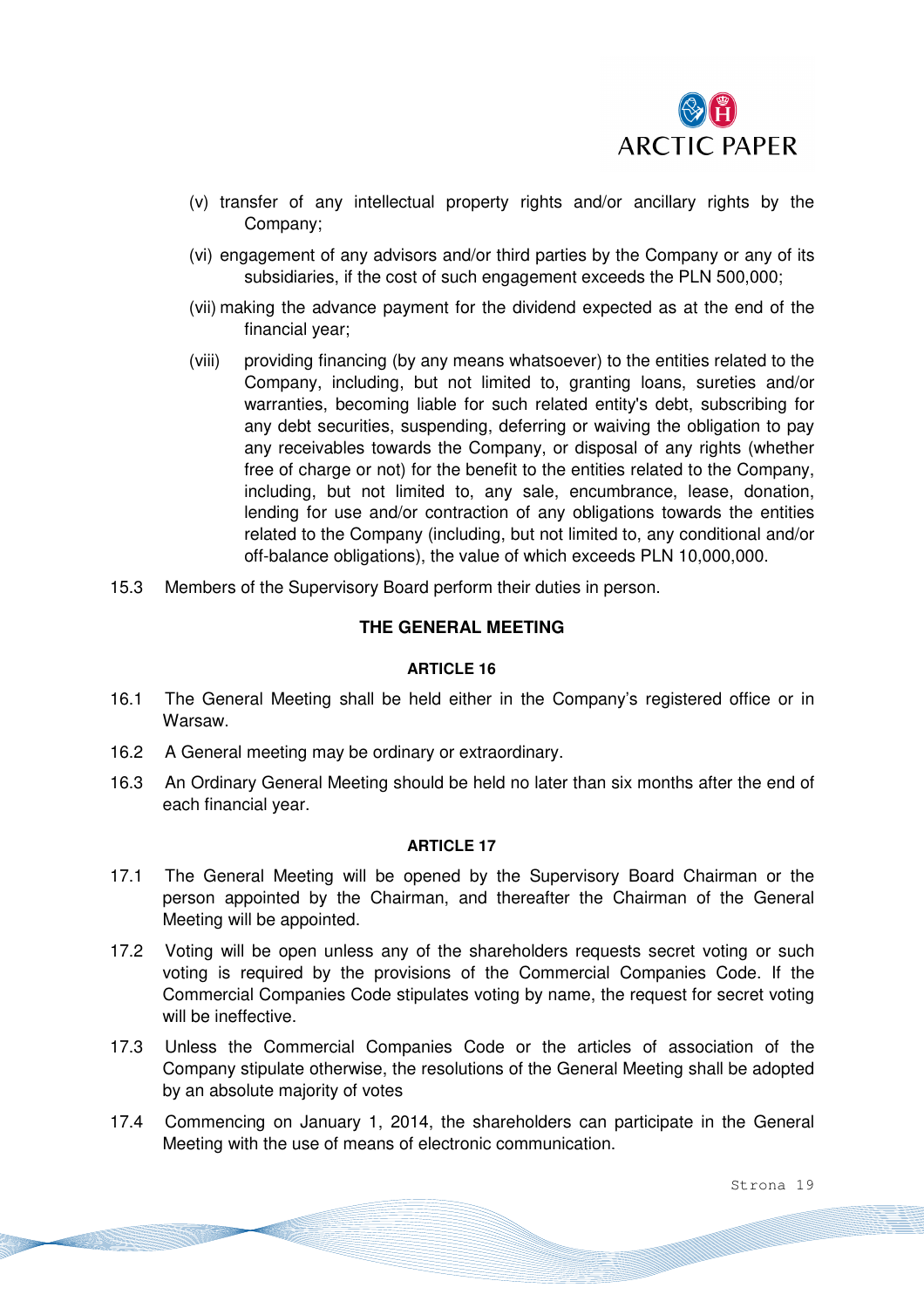

- 17.5 Prior to January 1, 2014, the Management Board may adopt a resolution on allowing the shareholders to participate in the General Meeting with the use of means of electronic communication.
- 17.6 The Management Board of the Company shall be authorized to specify the detailed rules for this manner of participation of the shareholders in the General Meeting, including the requirements and limitations necessary to identify the shareholders and ensure safety of electronic communication.

#### **ARTICLE 18**

18.1 The following matters fall within the exclusive competencies of the General Meeting:

a) examination and approval of the Management Board's statement of the Company's activities and the Company's financial statement for the previous financial year;

b) acknowledgment of performance of duties by the Management Board and Supervisory Board members duties;

c) decisions regarding distribution of profit or coverage of losses;

d) change of the scope of the Company's business activity;

e) amendment of the Company's Articles of Association;

f) increase or decrease of the Company's capital;

g) merger of the Company with another company or companies, division of the Company or transformation of the Company;

h) dissolution and liquidation of the Company;

i) emission of convertible bonds or bonds with pre-emption rights and issuance of subscription warrants;

j)purchase and sale of real estate;

k) disposal and lease of an enterprise or any organized part thereof and establishment of a limited property right thereupon; and l) any and all other matters, for which the present Articles of Association or the Commercial Companies Code require a resolution of the General Meeting.

18.2 The detailed rules of operation of the General Meeting are set out as the bylaws of General Meeting, adopted by the General Meeting.

# **CHAPTER V**

## **THE COMPANY'S OPERATIONS**

# **ARTICLE 19**

19.1 The Company's accounts and reporting shall be managed in accordance with Polish regulations.

Strona 20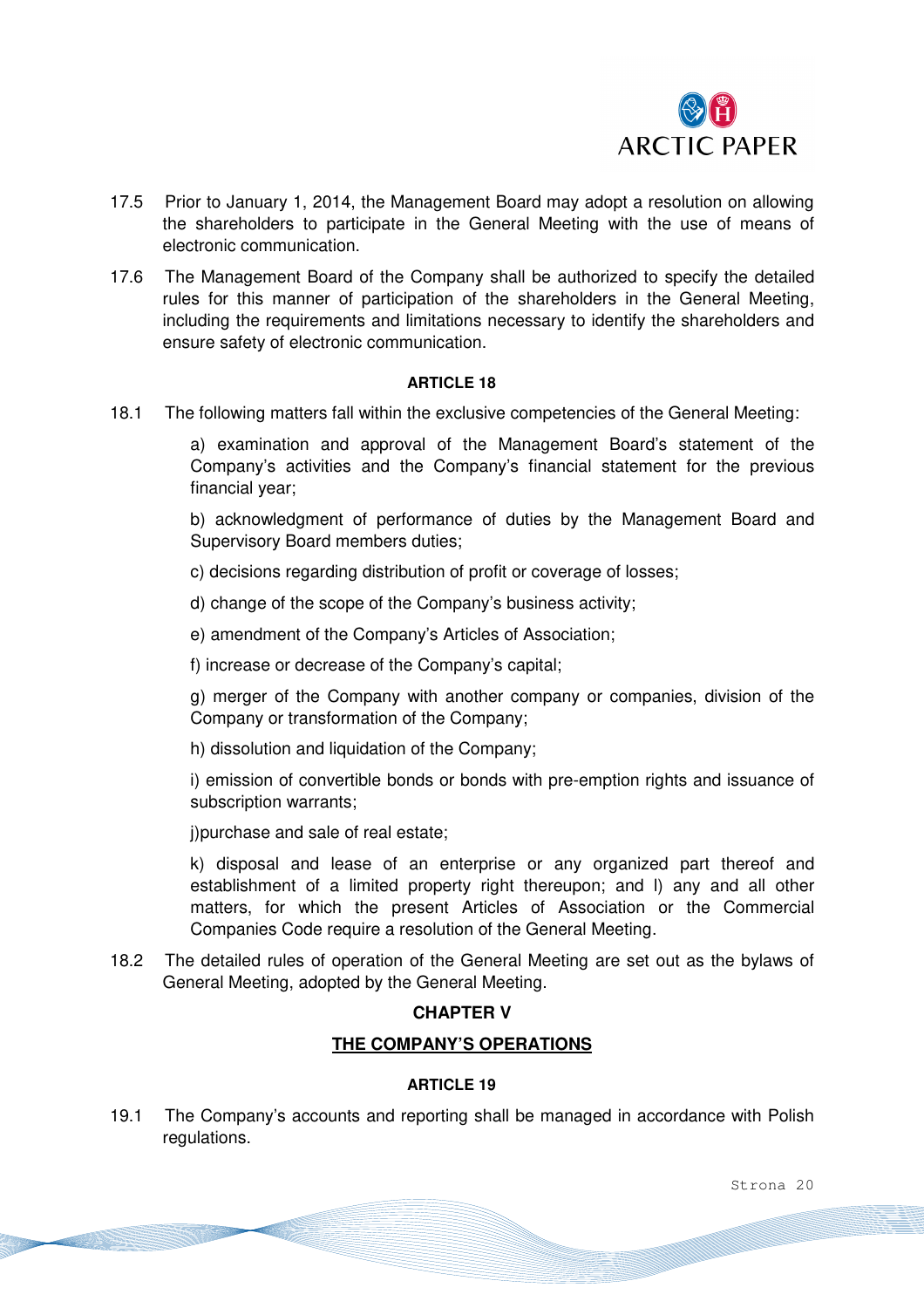

- 19.2 The Company's financial year is the calendar year.
- 19.3 Regardless of the supplementary capital, which is increased by at least 8% of total profits for the specific financial year, until it reaches at least onethird of share capital, the Company may also create other capital to cover particular losses or expenses, including funds for payment of future dividends (reserve capital).

#### **ARTICLE 20**

- 20.1 If the Company has the status of a public company, the Ordinary General Meeting shall specify the date, as upon which the list of shareholders eligible for dividend for a given financial year is drawn up (the day of dividend) and the date of payment of such dividend.
- 20.2 The day of dividend may be set on the date of adopting a resolution or within three months from that day.
- 20.3 Subject to the legal regulations, the Company's Management Board is authorized to make prepayment against the dividend expected as at the end of the financial year, to the shareholders of the Company.

#### **CHAPTER VI**

### **FINAL PROVISIONS**

#### **ARTICLE 21**

- 21.1 The Company's notices which are required to be published subject to the legal regulations, shall be published in Monitor Sądowy i Gospodarczy (Court and Economic Monitor).
- 21.2 In case of liquidation of the Company, the General Meeting shall appoint liquidators of the Company and determine the method of liquidation.
- 21.3 The competencies of the members of the Management Board expire on the date indicated in the resolution of the General Meeting on the appointment of liquidators.
- 21.4 The General Meeting and the Supervisory Board retain their powers until the liquidation is completed.
- 21.5 Copies of this deed can be given also to the Company and its new shareholders."

**§2** 

The resolution enters into force once the resolution No 9/2019 of Ordinary Shareholders Meeting of Arctic Paper S.A. dated May 28<sup>th</sup> 2019 becomes effective.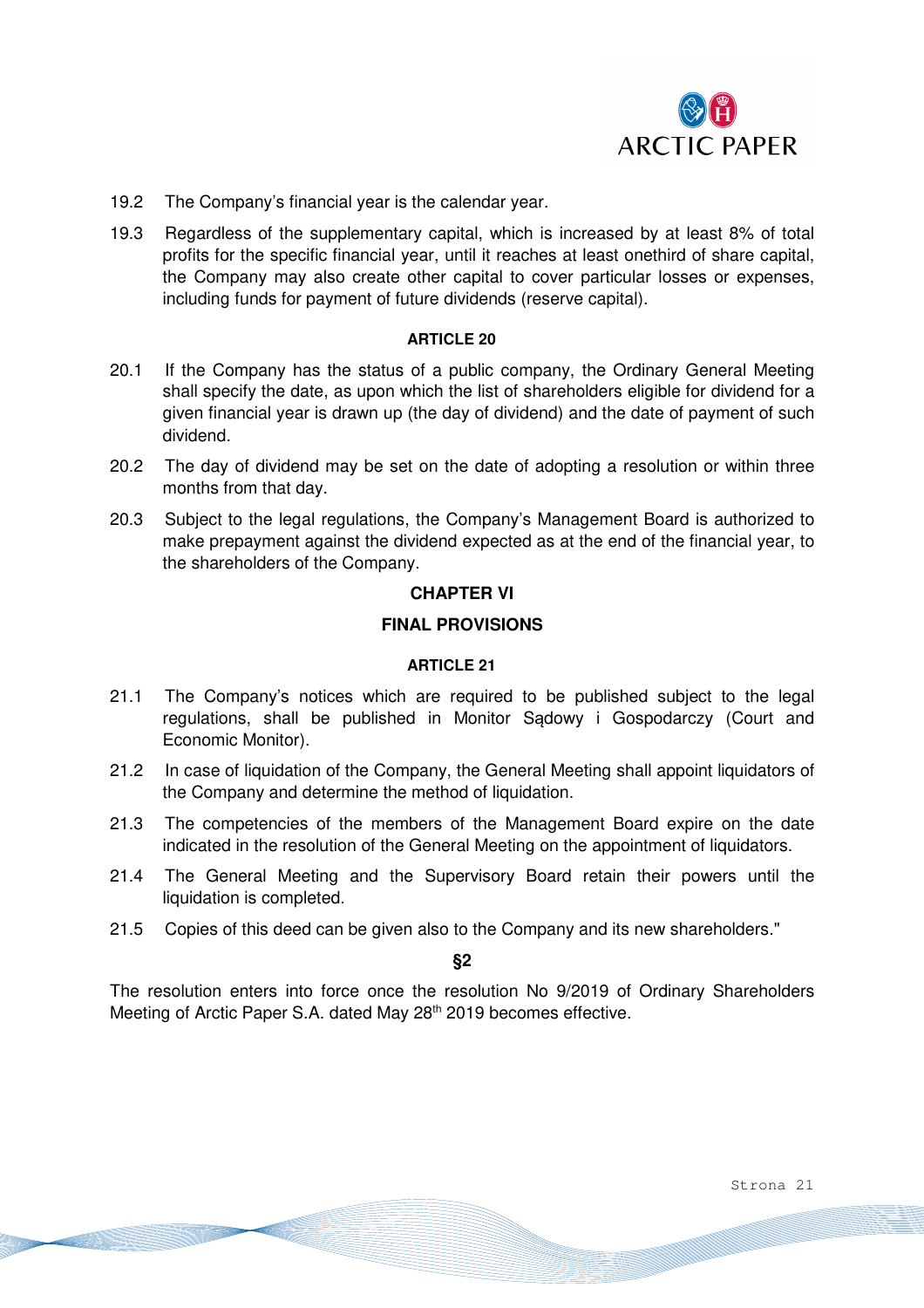

### **RESOLUTION NO 11/2019 of the Ordinary Shareholders Meeting of Arctic Paper S.A. of May 28, 2019 regarding: acknowledgment of performance of duties by a Management Board Member**

Acting pursuant to art. 395 § 2 item 1) of the Commercial Companies Code and pursuant to art. 18 section 18.1 item b) of the Articles of Association, the Shareholders Meeting of Arctic Paper S.A. with its registered office in Poznań ("**Company**") hereby adopted the following resolution(hereinafter the **"Resolution"**):

**§ 1** 

The Shareholders Meeting of the Company acknowledges the performance of duties of Mr. Per Skoglund, President of the Management Board of the Company, in the financial year 2018.

**§ 2** 

The resolution shall become effective in the date of adoption hereof.

Strona 22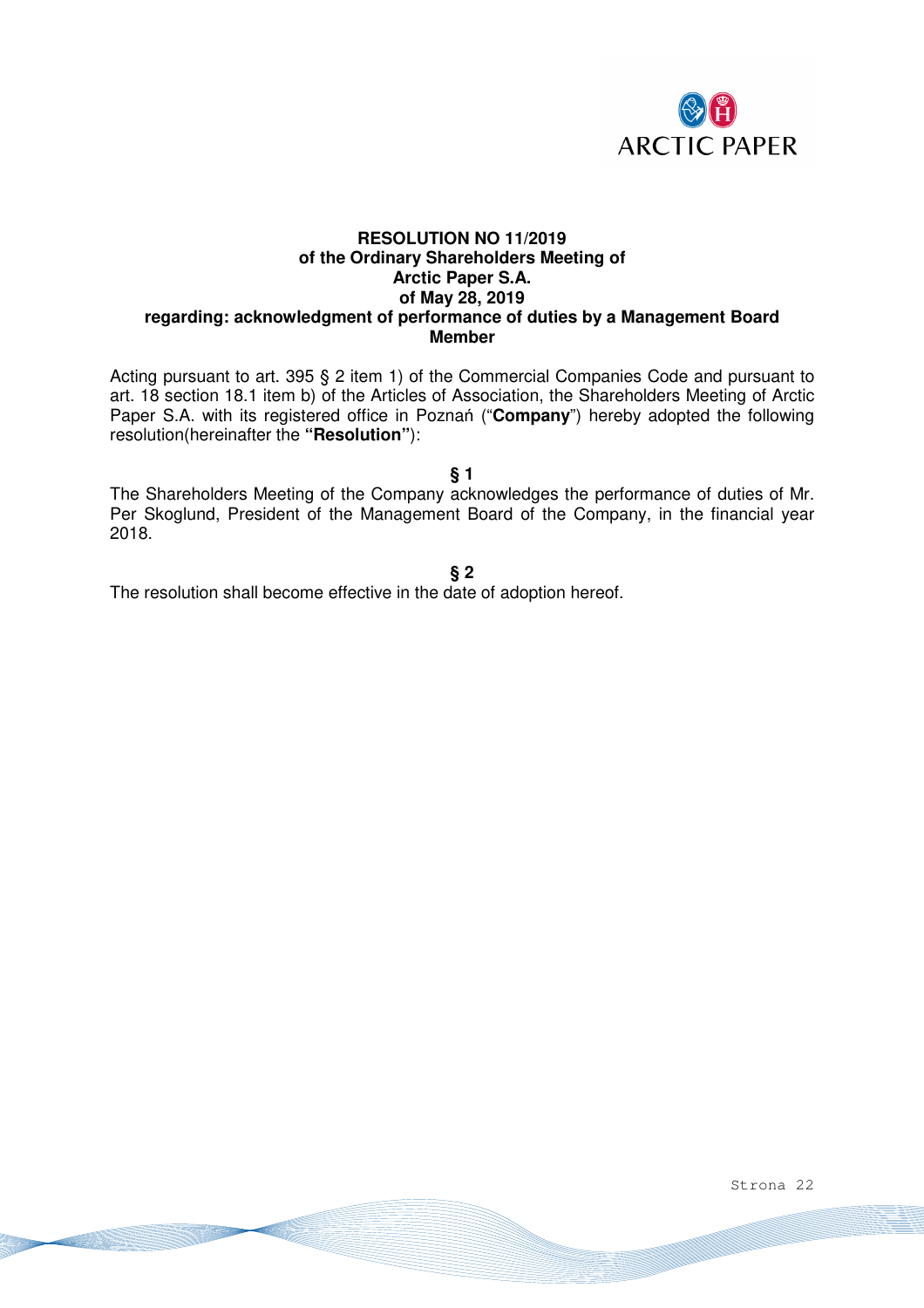

### **RESOLUTION NO 12/2019 of the Ordinary Shareholders Meeting of Arctic Paper S.A. of May 28, 2019 regarding: acknowledgment of performance of duties by a Management Board Member**

Acting pursuant to art. 395 § 2 item 1) of the Commercial Companies Code and pursuant to art. 18 section 18.1 item b) of the Articles of Association, the Shareholders Meeting of Arctic Paper S.A. with its registered office in Poznań ("**Company**") hereby adopted the following resolution(hereinafter the **"Resolution"**):

**§ 1** 

The Shareholders Meeting of the Company acknowledges the performance of duties of Mr. Göran Eklund, Member of the Management Board of the Company, in the financial year 2018.

**§ 2** 

The resolution shall become effective in the date of adoption hereof.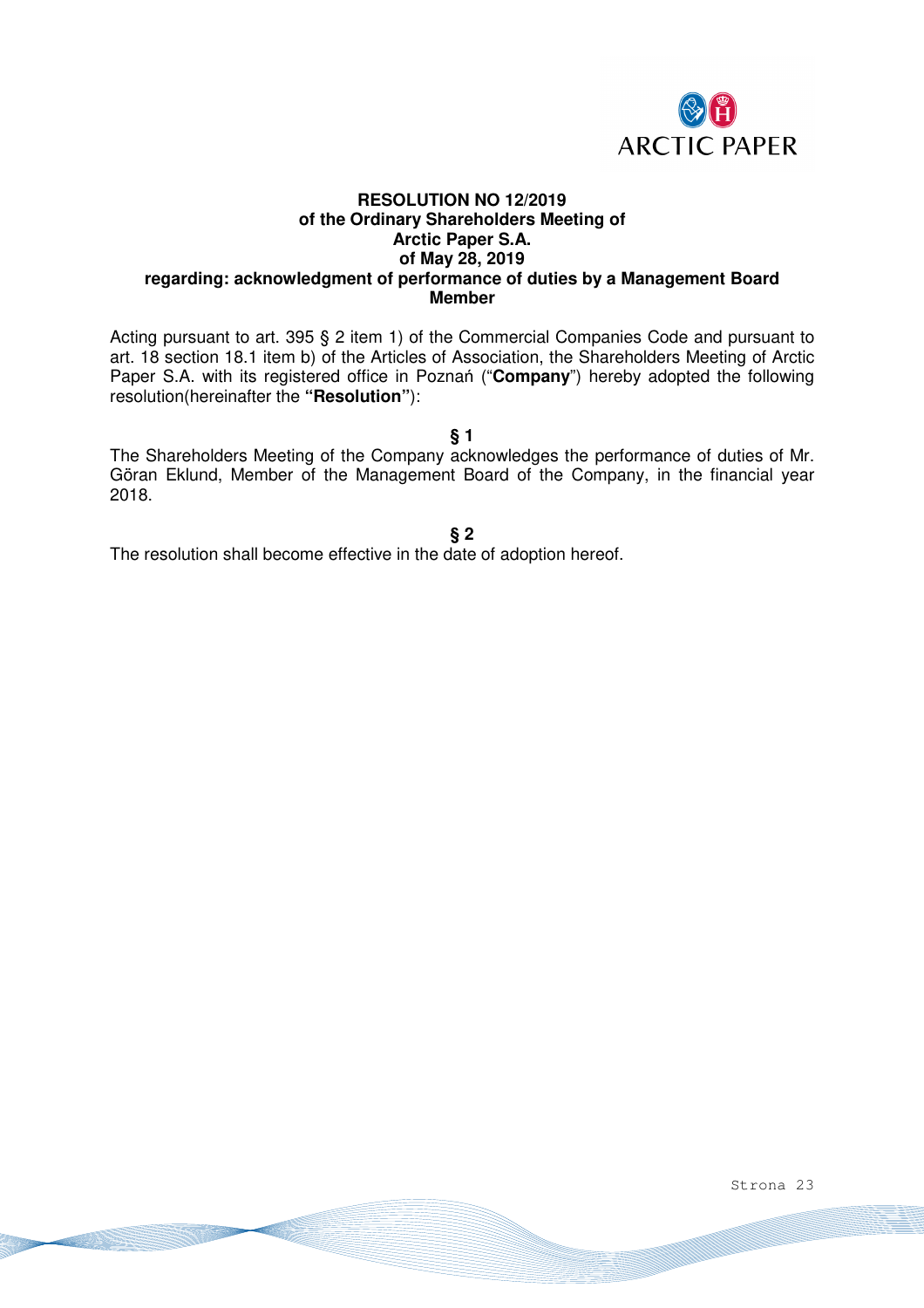

# **RESOLUTION NO 13/2019 of the Ordinary Shareholders Meeting of Arctic Paper S.A. of May 28, 2019**

# **regarding: acknowledgment of performance of duties by a Supervisory Board Member**

Acting pursuant to art. 395 § 2 item 3) of the Commercial Companies Code and pursuant to art. 18 section 18.1 item b) of the Articles of Association, the Shareholders Meeting of Arctic Paper S.A. with its registered office in Poznań ("**Company**")hereby adopted the following resolution (hereinafter the **"Resolution"**):

**§ 1** 

The Shareholders Meeting of the Company acknowledges the performance of duties of Mr. Per Lundeen, President of the Supervisory Board of the Company, in the financial year 2018.

**§ 2** 

The resolution shall become effective in the date of adoption hereof.

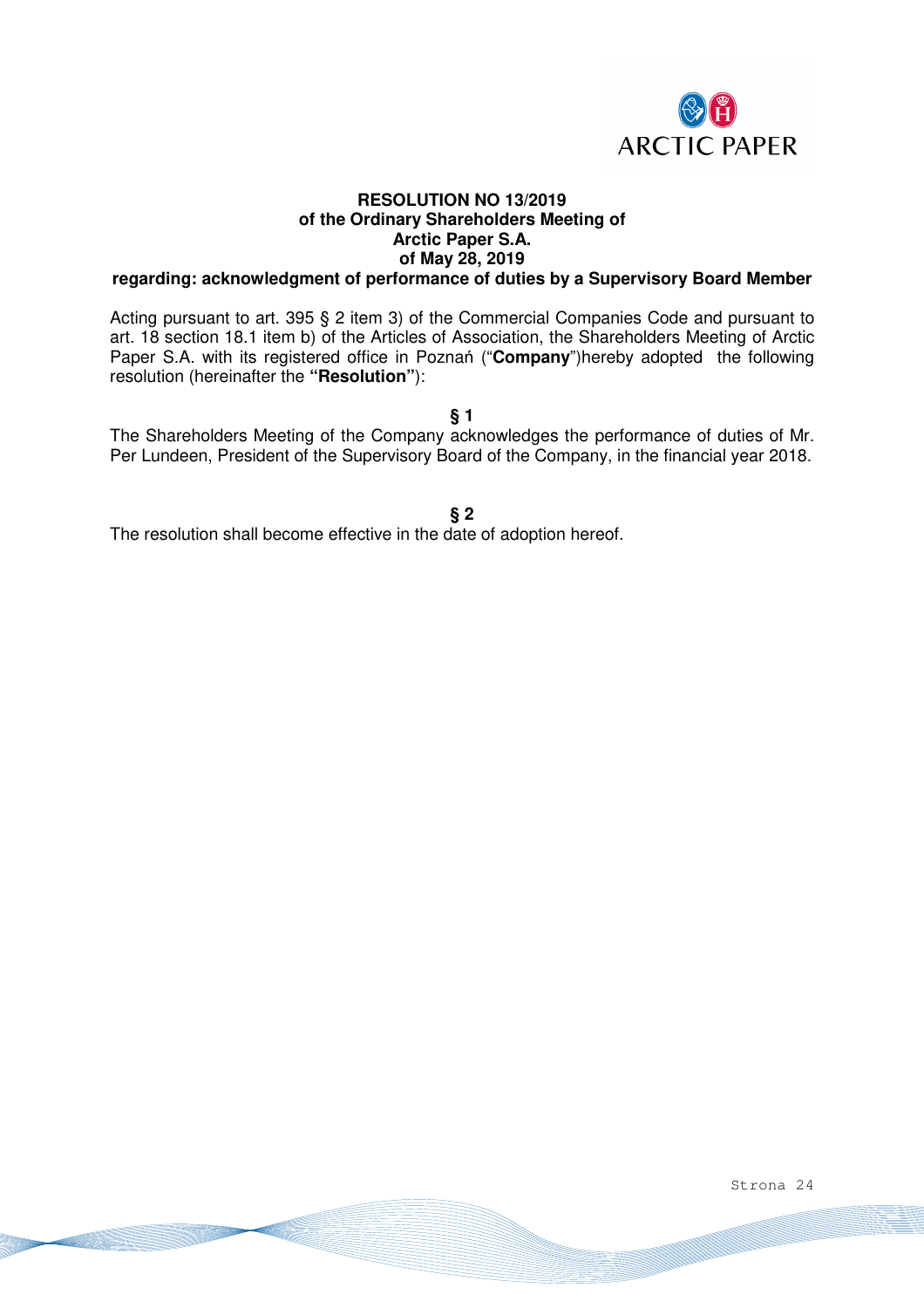

# **RESOLUTION NO 14/2019 of the Ordinary Shareholders Meeting of Arctic Paper S.A. of May 28, 2019**

# **regarding: acknowledgment of performance of duties by a Supervisory Board Member**

Acting pursuant to art. 395 § 2 item 3) of the Commercial Companies Code and pursuant to art. 18 section 18.1 item b) of the Articles of Association, the Shareholders Meeting of Arctic Paper S.A. with its registered office in Poznań ("**Company**")hereby adopted the following resolution(hereinafter the **"Resolution"**):

**§ 1** 

The Shareholders Meeting of the Company acknowledges the performance of duties of Mr. Thomas Onstad, Member of the Supervisory Board of the Company, in the financial year 2018.

**§ 2** 

The resolution shall become effective in the date of adoption hereof.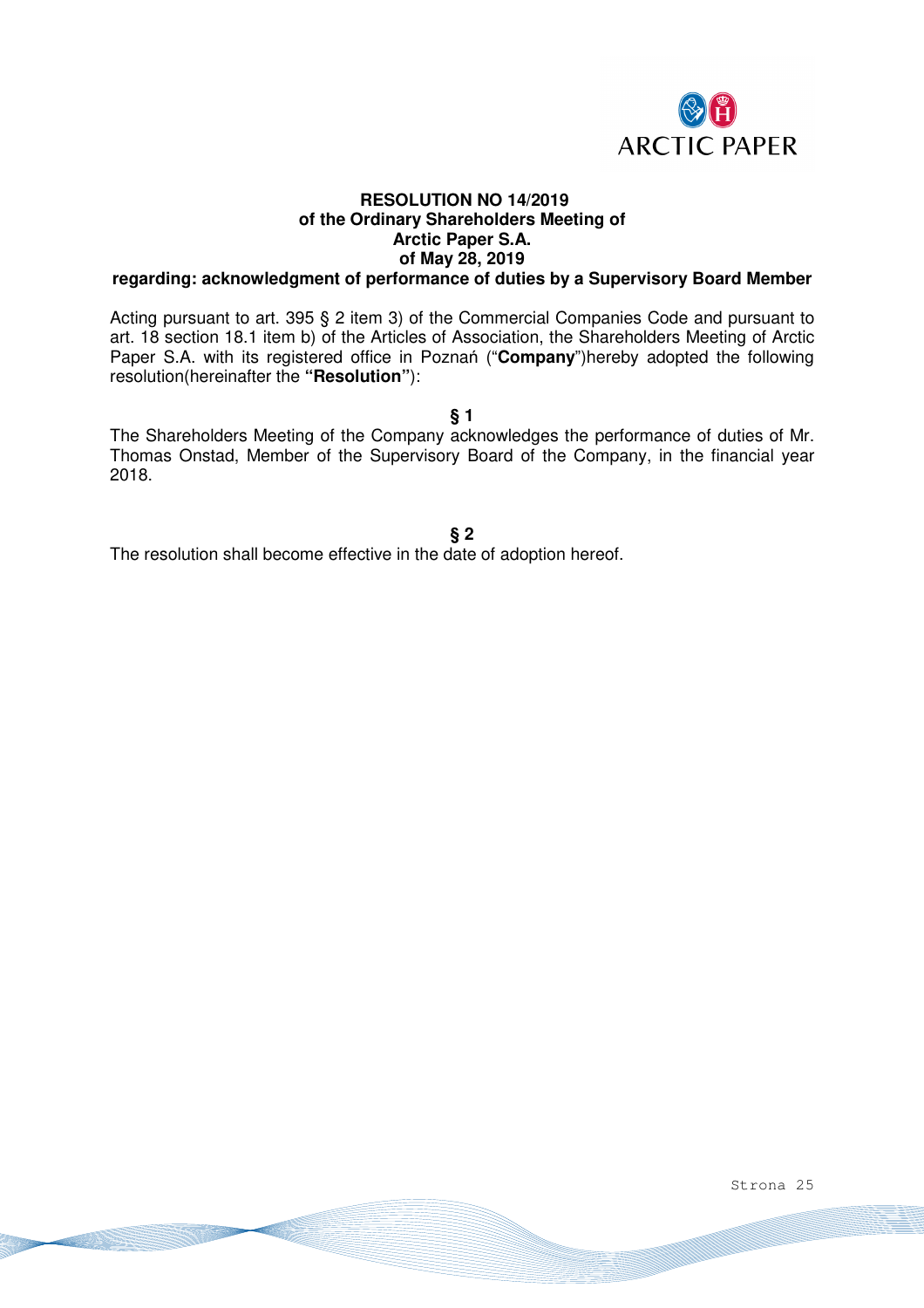

# **RESOLUTION NO 15/2019 of the Ordinary Shareholders Meeting of Arctic Paper S.A. of May 28, 2019**

# **regarding: acknowledgment of performance of duties by a Supervisory Board Member**

Acting pursuant to art. 395 § 2 item 3) of the Commercial Companies Code and pursuant to art. 18 section 18.1 item b) of the Articles of Association, the Shareholders Meeting of Arctic Paper S.A. with its registered office in Poznań ("**Company**")hereby adopted the following resolution(hereinafter the **"Resolution"**):

**§ 1** 

The Shareholders Meeting of the Company acknowledges the performance of duties of Mr. Roger Mattsson, Member of the Supervisory Board of the Company, in the financial year 2018.

**§ 2** 

The resolution shall become effective in the date of adoption hereof.

Strona 26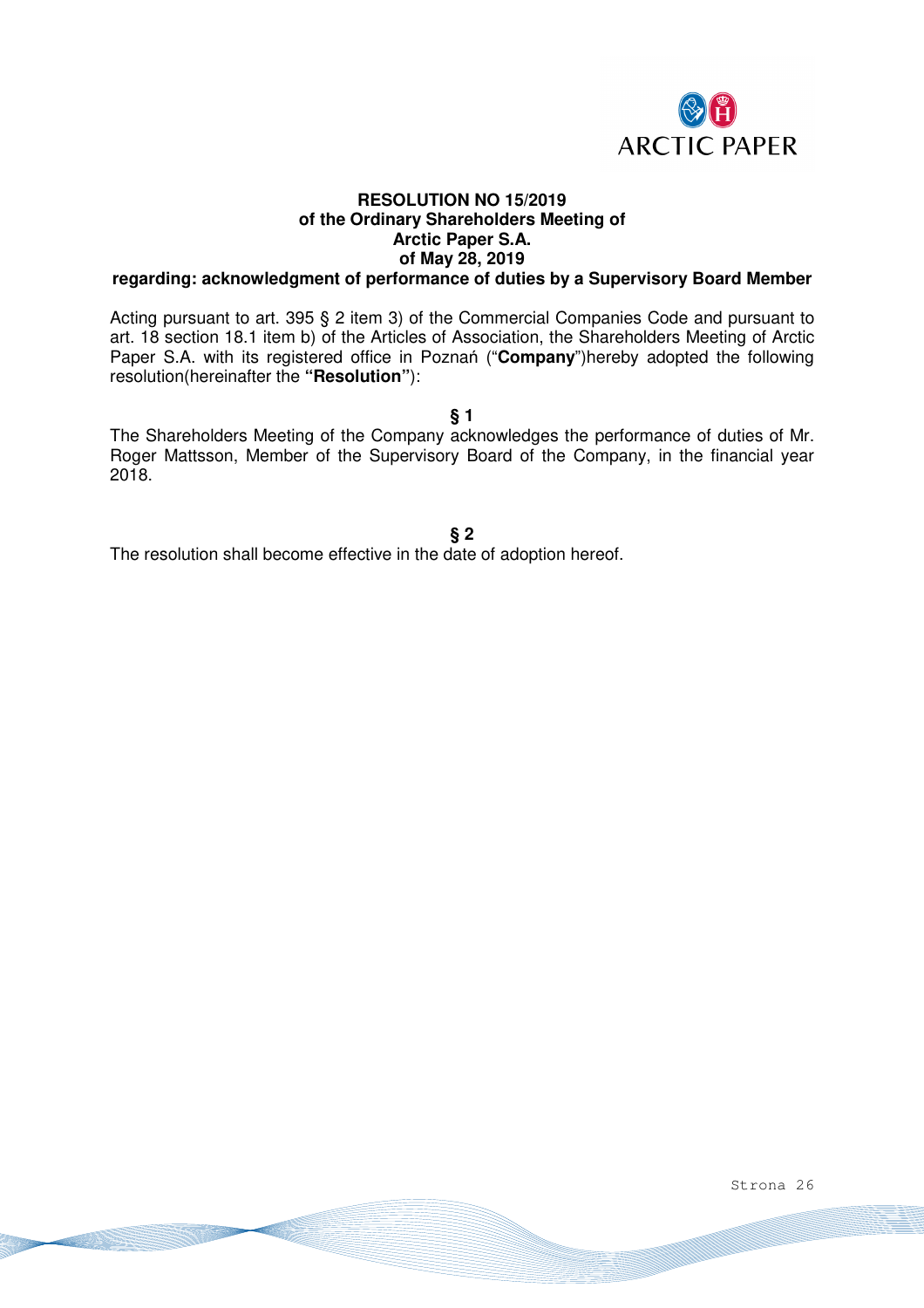

# **RESOLUTION NO 16/2019 of the Ordinary Shareholders Meeting of Arctic Paper S.A. of May 28, 2019**

# **regarding: acknowledgment of performance of duties by a Supervisory Board Member**

Acting pursuant to art. 395 § 2 item 3) of the Commercial Companies Code and pursuant to art. 18 section 18.1 item b) of the Articles of Association, the Shareholders Meeting of Arctic Paper S.A. with its registered office in Poznań ("**Company**")hereby adopted the following resolution(hereinafter the **"Resolution"**):

**§ 1** 

The Shareholders Meeting of the Company acknowledges the performance of duties of Mr. Maciej Georg, Member of the Supervisory Board of the Company, in the financial year 2018.

**§ 2** 

The resolution shall become effective in the date of adoption hereof.

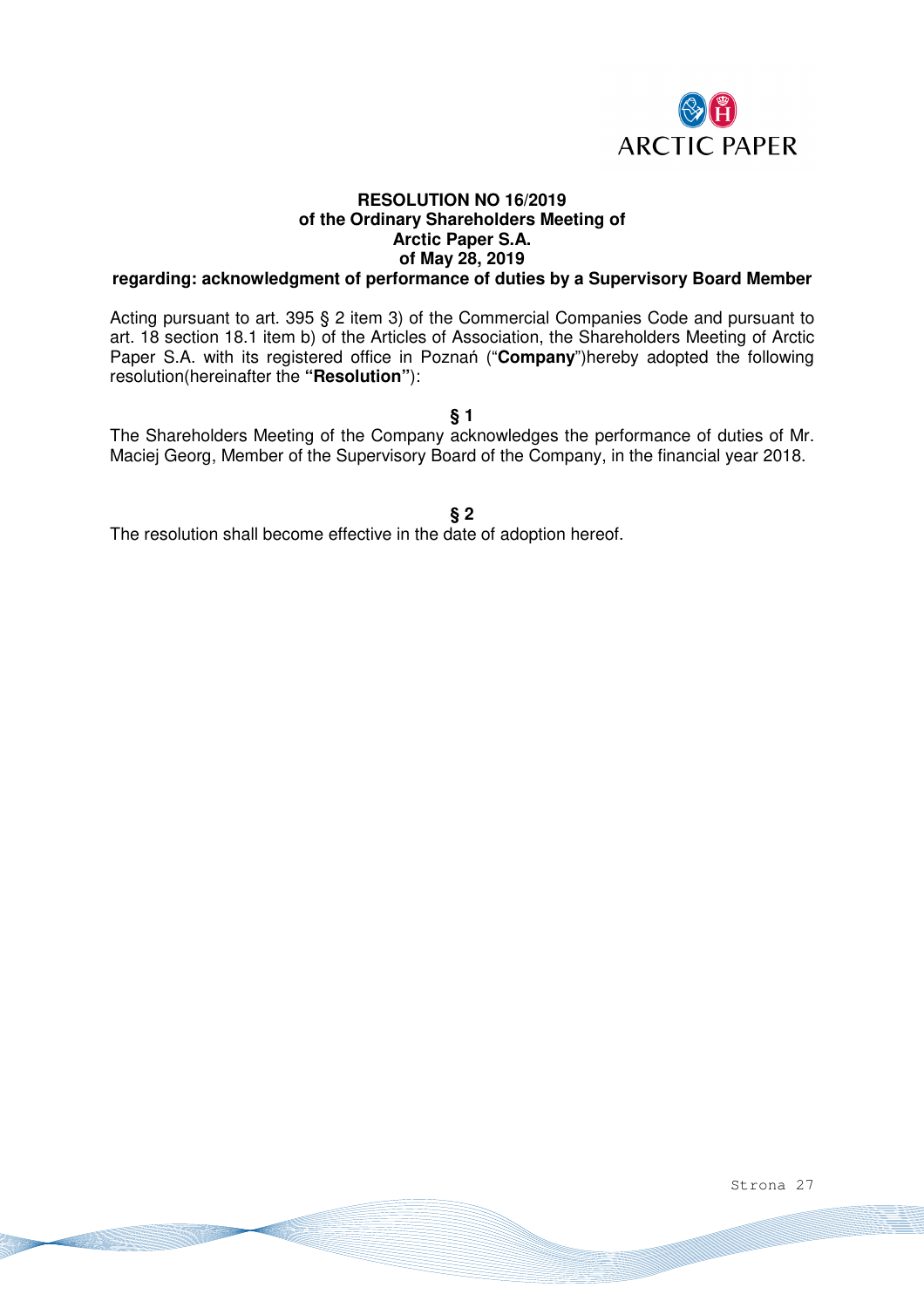

# **RESOLUTION NO 17/2019 of the Ordinary Shareholders Meeting of Arctic Paper S.A. of May 28, 2019**

# **regarding: acknowledgment of performance of duties by a Supervisory Board Member**

Acting pursuant to art. 395 § 2 item 3) of the Commercial Companies Code and pursuant to art. 18 section 18.1 item b) of the Articles of Association, the Shareholders Meeting of Arctic Paper S.A. with its registered office in Poznań ("**Company**")hereby adopted the following resolution(hereinafter the **"Resolution"**):

**§ 1** 

The Shareholders Meeting of the Company acknowledges the performance of duties of Mr. Mariusz Grendowicz, Member of the Supervisory Board of the Company, in the financial year 2018.

**§ 2** 

The resolution shall become effective in the date of adoption hereof.

Strona 28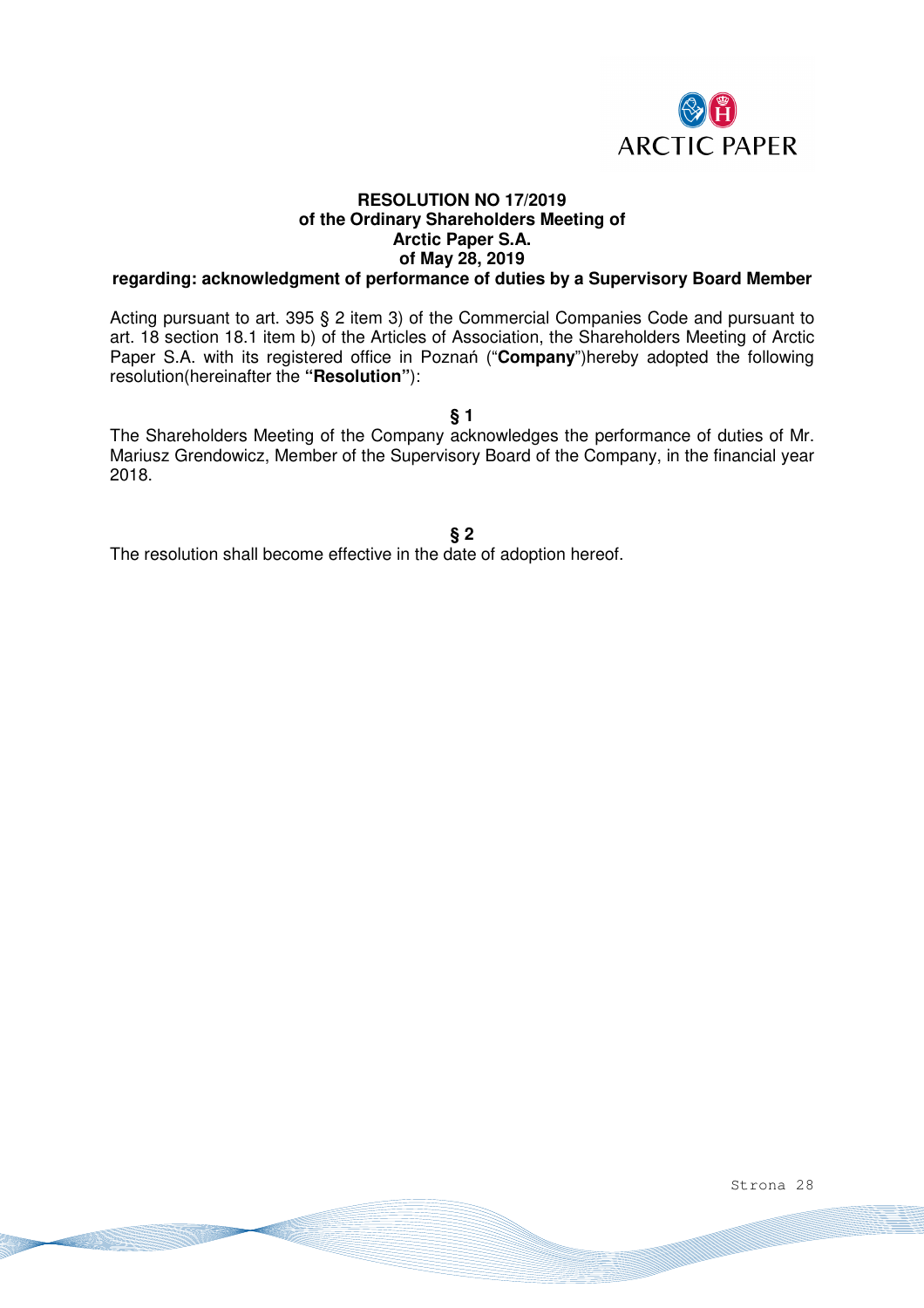

## **RESOLUTION NO 18/2019 of the Ordinary Shareholders Meeting of Arctic Paper S.A. of May 28, 2019**

## **regarding: dismissal of the member of the Supervisory Board of the Company**

Acting pursuant to art. 385 § 1 of the Commercial Companies Code and pursuant to art. 12 point 1 of the Articles of Association, the Shareholders Meeting of Arctic Paper S.A. with its registered office in Poznań ("**Company**")hereby adopted the following resolution(hereinafter the **"Resolution"**):

 $§ 1$ 

The Shareholders Meeting of Arctic Paper S.A. resolves to revoke Mr. Maciej Georg from the position of member of the Supervisory Board of the Company.

§ 2

The resolution shall become effective in the date of adoption hereof.